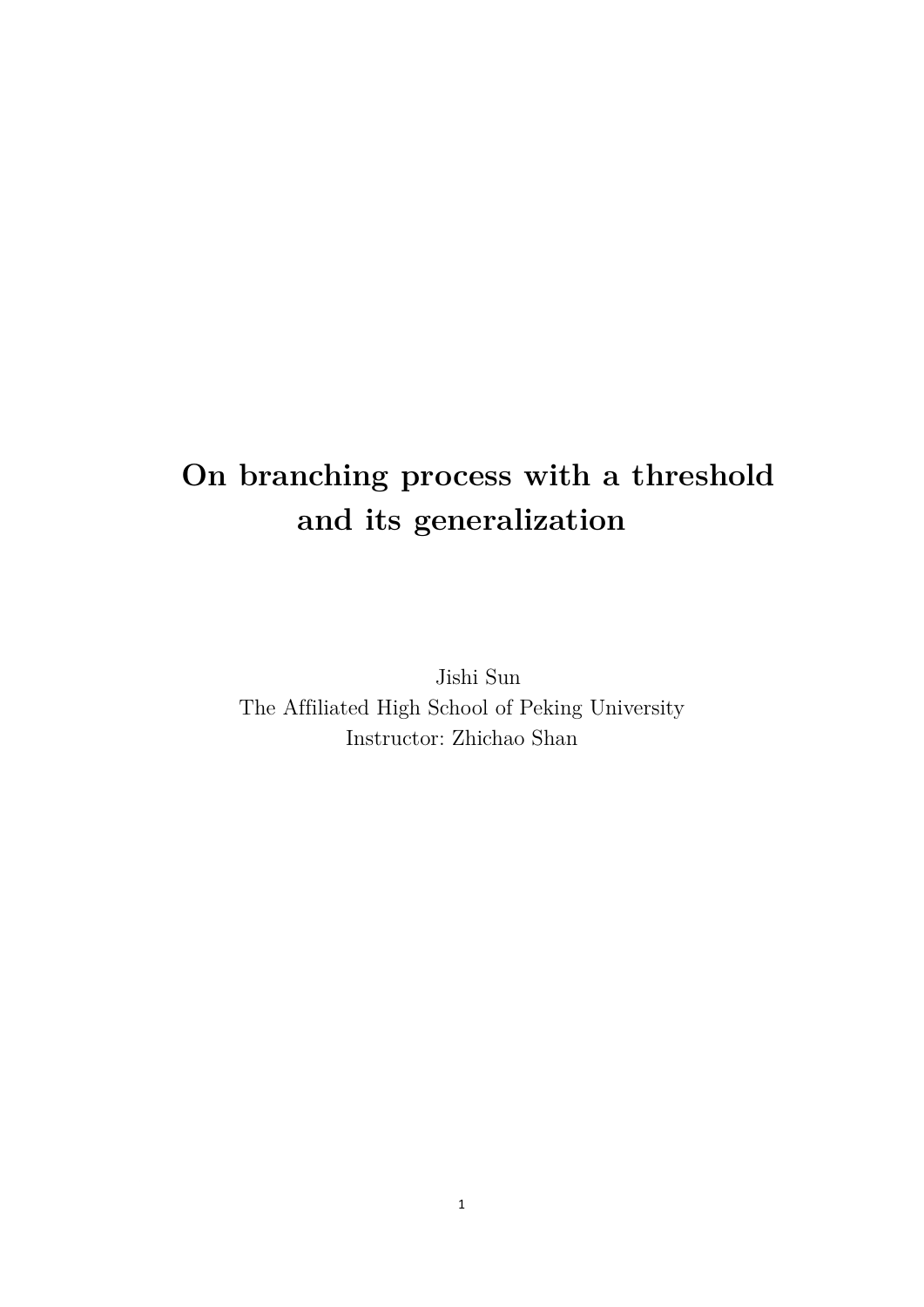**Abstract:** This paper studies a special class of population-size-dependent branching processes, in which the offspring distribution is supercritical when the population size does not exceed a given threshold  $K$ , and is subcritical or critical when the population size exceeds  $K$ . Up to now, the author has found no paper concerning continuous time threshold processes, and study of the discrete case is also limited to the extinction time  $T$  and  $ET$ . In this paper, both of the two cases were studied more thoroughly: for the discrete case, a limit theorem of the process has been proved; for the continuous case, the existence of Markovian threshold processes has been proved, and an equivalent condition for the process to extinct almost surely was also given. This paper also further generalized discrete time threshold processes by giving a random delay to the threshold's influence of offspring distribution. The properties of these delayed threshold processes were studied, and a limit theorem was obtained.

**Keywords:** branching process, threshold, extinction, limit theorem

### **Contents**

| 4 The properties and limit theorem of delayed threshold processes11  |
|----------------------------------------------------------------------|
| 5 The properties of continuous time Markovian threshold processes 17 |
|                                                                      |
|                                                                      |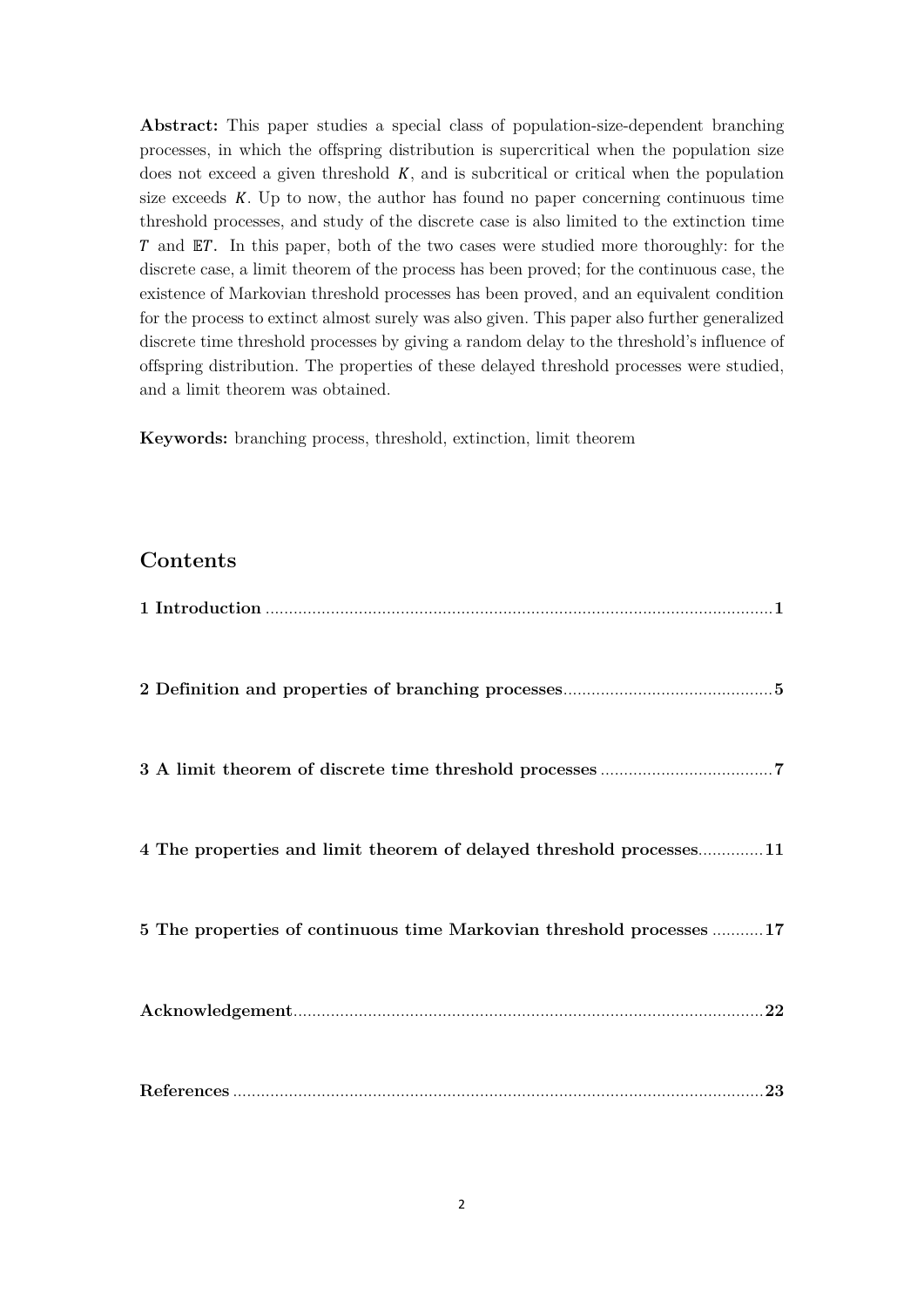# **On branching process with a threshold and its generalization**

Jishi Sun, The Affiliated High School of Peking University (Instructor: Zhichao Shan)

## **1 Introduction**

Branching processes, also called Galton-Watson processes, is a type of stochastic process which reflects how population size varies among generations. It was first presented in 1874, in a paper written by Galton and Watson concerning the vanishment of family names. Nowadays, this stochastic process is applied in various research fields in physics, chemistry and biology (for example, in the study of nuclear fission and germ reproduction).

**Definition 1.1.** A (discrete time) branching process is a sequence  $(\zeta_n)_{n\in\mathbb{N}}$  of random variables, with  $\zeta_0 \equiv j \in \mathbb{N}^*,$  and

$$
\zeta_n = \sum_{i=1}^{\zeta_{n-1}} \xi_n^i
$$

Where  $\xi_n^i$  are i.i.d., non-negative, integer-valued random variables. We call its distribution the **offspring distribution** of the branching process.



**Fig. 1.1.** The graphs of randomly generated Galton-Watson trees, with an offspring distribution that has a Poisson distribution with parameter 1.5. Clockwise from the upper right corner:  $\zeta_6 = 4$ ;  $\zeta_4 = 0$  (extinction);  $\zeta_6 = 9; \; \zeta_6 = 54.$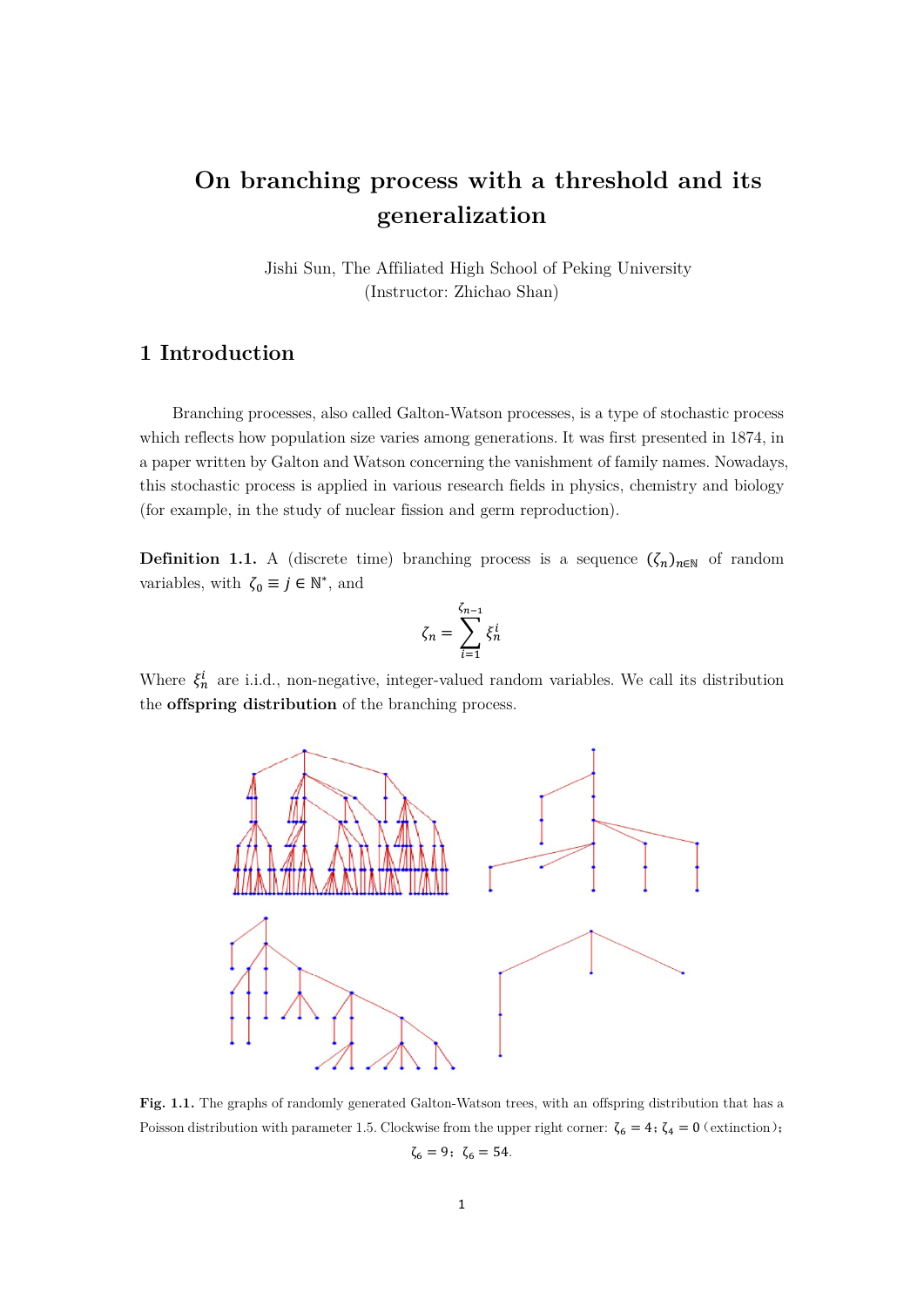From Definition 1.1, we can imply that branching processes are Markov chains, and their transition probability can be expressed in terms of their offspring distribution. The properties and limit theorems of traditional branching processes were already studied thoroughly in [2][3]. In Chapter 2 of this paper, several important results about traditional branching processes will be presented. Among them, the conclusion of Lemma 2.3 is especially crucial, classical and attractive: the relationship between  $m$  and 1, where  $m$  is the expected value of the offspring distribution, plays a dominating role in the stochastic behaviour of a branching process. In the case  $m \leq 1$  $m \leq 1$ , with the hypothesis that the offspring distribution is non-trivial<sup>1</sup>, a branching process will extinct (transfer to 0) with probability 1; while if  $m > 1$ , there would always be a positive probability that the process could "live forever".

Branching process itself, as a mathematical model, has successfully grasped the essence of many various real-life stochastic processes. Nevertheless, it still has its deficiencies. An relatively obvious one, is that every single member in every generation of a branching process generates its children according to the same offspring distribution. This often does not fit with reality very well. Take animal reproduction as an example: it could be interfered by many other factors, like the temporary influence of some disease, or some potential danger that occurs when a herd gets too large (for example, the break down of ecological balance). The traditional version of branching process lacks the ability to describe these phenomena, thus studying its generalization is of great importance. Moreover, all processes in the natural world are continuous instead of discrete, hence the continuous time generalization of branching processes certainly can describe and reflect the reality better.

In this paper, we mainly study a kind of population-size-dependent branching process (and its further generalizations), which is called branching processes with a threshold (in short, threshold processes). We shall first give the definition of a discrete time threshold process:

**Definition 1.2.**  $\forall K \in \mathbb{N}^*$  (called the threshold), a discrete time threshold process is a sequence  $(Z_n)_{n\in\mathbb{N}}$  of random variables, where  $Z_0 \equiv j \in \{1,2,\ldots,K\}$  and: (1) If  $Z_{n-1} \leq K$ , then

$$
Z_n = \sum_{i=1}^{Z_{n-1}} \xi_n^i,
$$

where  $\xi_n^i$  are i.i.d., non-negative, integer-valued random variables, with a distribution  $(p_j)_{j \in \mathbb{N}}$  called the inner distribution, sastifying  $M \coloneqq \mathbb{E} \xi_n^i > 1$ ; (2) If  $Z_{n-1} > K$ , then

$$
Z_n = \sum_{i=1}^{Z_{n-1}} \eta_n^i,
$$

where  $\eta_n^i$  are i.i.d., non-negative, integer-valued random variables, with a distribution  $(q_j)_{j\in\mathbb{N}}$  called the outer distribution, sastifying  $m \coloneqq \mathbb{E}\xi_n^i \leq 1$ .

-

<span id="page-3-0"></span><sup>&</sup>lt;sup>1</sup> To avoid trivial cases, in this paper, all offspring distributions  $\xi$  with  $m \leq 1$  are restricted to sastify  $\mathbb{P}(\xi = 0), \mathbb{P}(\xi = 1) < 1.$  This restriction also applies to the threshold process and its generalizations in the following text.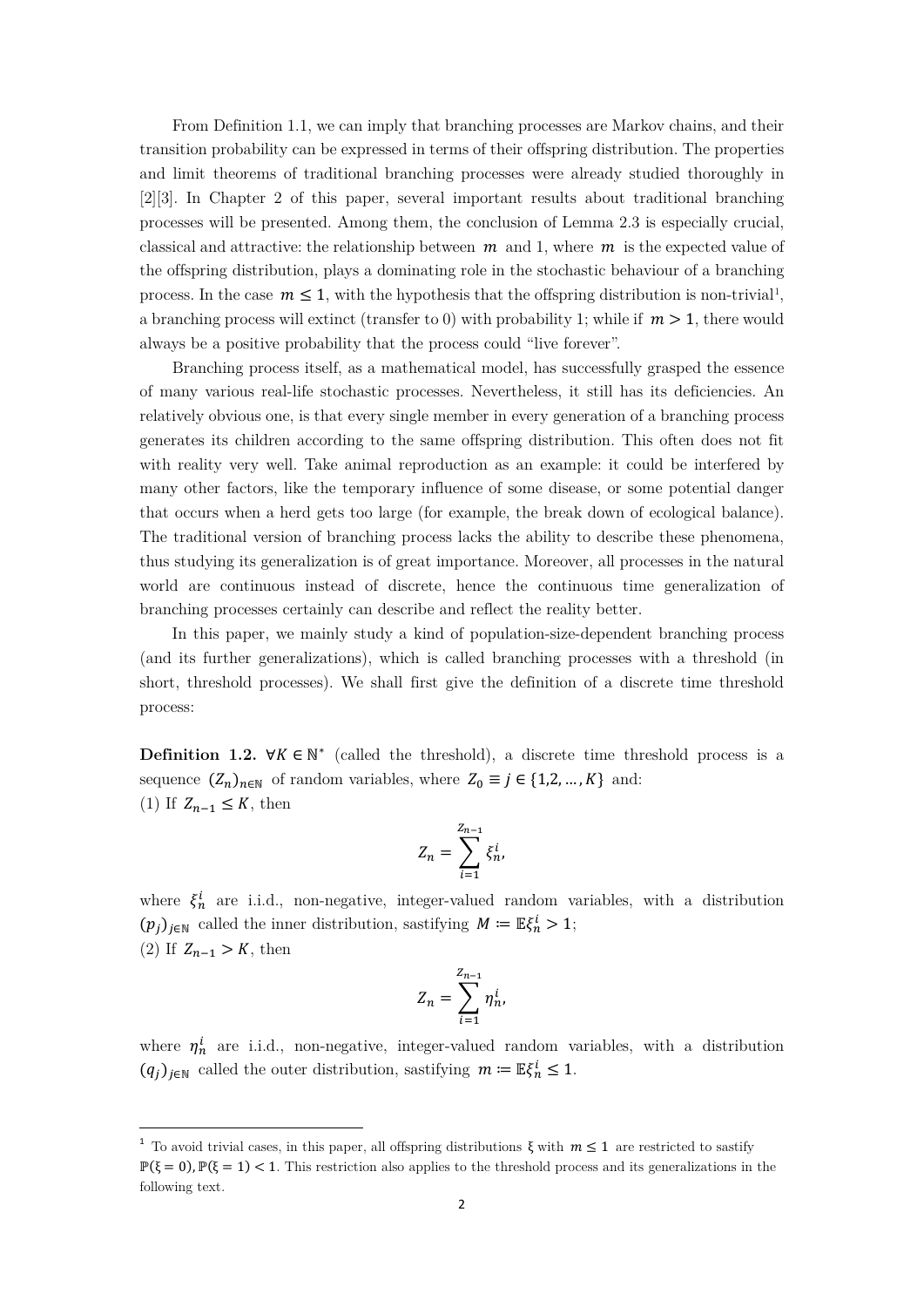Such a generalization of branching processes has its apparent advantages. Still taking animal reproduction as example, the change of offspring distribution on different sides of the threshold  $K$  reflects the potential danger caused by a larger population (like it gets easier to be attacked). These threats decrease the survive rate of the descendants, thus the offspring distribution becomes critical or subcritical; but if the size of the herd started to decrease due to this threat, and finally becomes lower than the threshold again, then the potential dangers diminish and the offspring distribution recovers. Hence, threshold process can describe the real-life situations better, and has greater value in practice.

Threshold process is a kind of population-size-dependent branching process. The general properties of population-size-dependent processes were studied in [4], but the limit theorem it obtained does not apply to threshold processes. Athreya, Schuh(2016) (see [1]) specially studied threshold processes. The paper proved that these processes die out with probability 1, and also studied conditions for  $ET < \infty$  to hold. However, other various asymptotic behavious of traditional branching processes, like the rate of convergence of  $\mathbb{P}(Z_n > 0)$  (it converges to 0 almost surely in subcritical cases), as far as the author knows, have not been studied by any paper before. In Chapter 3 of this paper, these topics will be studied more thoroughly, and the main result obtained is the following limit theorem:

**Theorem 1.1.** Let  $(Z_n)_{n\in\mathbb{N}}$  be a threshold process,  $T_n$ ,  $D_n(n \in \mathbb{N}^*)$  are random variables defined in section 3 of this paper. When  $m < 1$  and the conditions (1)  $\sum_{j=1}^{\infty} j \log j q_j < \infty;$ (2)  $p_0 = 0$ ;

(3) There exists  $\theta > 0$ , such that  $\forall 1 \le i \le K$ ,  $\varphi_i(\theta) \coloneqq \mathbb{E}(\exp(\theta(T_2 + D_2)) | Z_{T_1 + D_1} = i) < \infty$ ; are all true, then for every  $j \in \{1,2,\ldots,K\}$ , under the condition that  $Z_0 \equiv j$ , there always exists real numbers  $0 < b \le a < 1$  such that:

$$
0 < \liminf_{n \to \infty} \frac{\mathbb{P}(Z_n > 0)}{b^n}
$$
\n
$$
\limsup_{n \to \infty} \frac{\mathbb{P}(Z_n > 0)}{a^n} < \infty.
$$

In later chapters of this paper, threshold processes will be further generalized. In many real-life cases, there not only exists a threshold that influences the offspring distribution, but also exists a delay (usually random) for this threshold's influence to become effective. In animal reproduction again, since the mutual affect between animals and the environment they live in is a slow process, the offspring distribution would not change immedieately when the population exceeds a threshold, but rather after a ramdon delay. This observation conveys the value of studying the following "delayed threshold process":

**Definition 1.3.** For a positive integer-valued random variable  $X$ , let  $X_1, X_2, ...$  be a sequence of random variables having the distribution of  $X$ . For any  $K \in \mathbb{N}^*$  (called the threshold), a delayed threshold process is a sequence  $(Z_n)_{n\in\mathbb{N}}$  of random variables such that:

$$
Z_n = \sum_{i=1}^{Z_{n-1}} \xi_{n,i}^{1_A(n)}
$$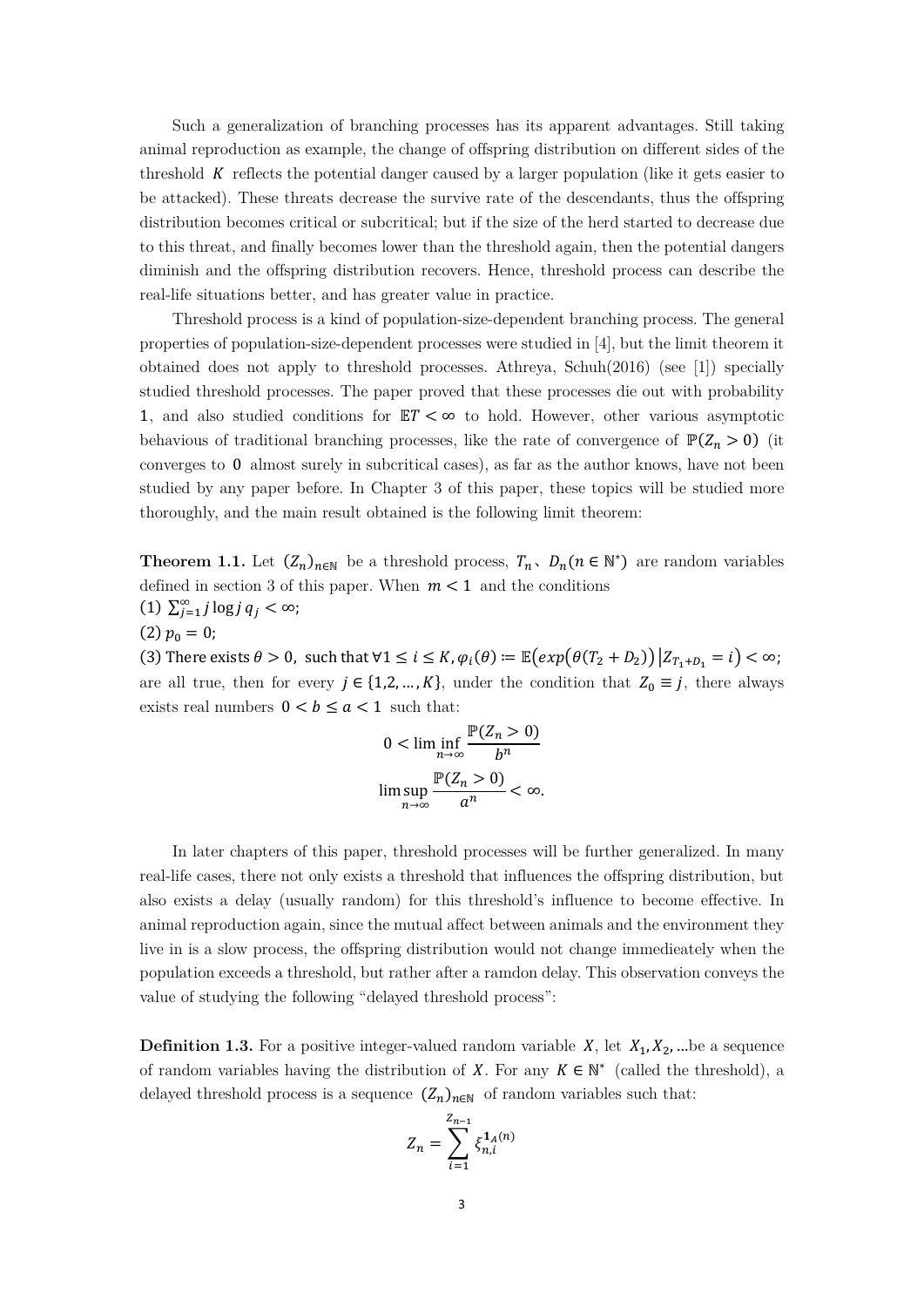where:

(1)  $Z_0 \equiv j \in \{1, 2, ..., K\};$ 

(2)  $\xi_{n,i}^0$  is i.i.d. non-negative, integer-valued random variables with distribution  $(p_j)_{j\in\mathbb{N}}$ such that  $M \coloneqq \mathbb{E} \xi_{n,i}^0 > 1$ ;

(3)  $\xi_{n,i}^1$  is i.i.d. non-negative, integer-valued random variables with distribution  $(q_j)_{j\in\mathbb{N}}$ such that  $m \coloneqq \mathbb{E} \xi_{n,i}^1 \leq 1;$ 

(4) For every  $k \in \mathbb{N}$  such that  $1 \leq k \leq n-1$ , define  $p_n(k)$ , a property of k:

 $p_n(k) \Leftrightarrow ((Z_{k-1} \leq K \land Z_k \geq K) \lor (Z_{k-1} > K \land Z_k \leq K)) \land (k + X_k \leq n)$ 

and assume that  $p(0)$  is always true.  $A := \{n: Z_{\max\{0 \le k \le n-1: p_n(k)\}} > K\}$ ,  $\mathbf{1}_A$  is the characteristic function of  $\tilde{A}$ .

We have also not found any paper concerning delayed threshold processes. In Chapter 4 of this paper, the extinction time and asymptotic behaviour of delayed threshold processes are both studied, and the main results are the following theorems:

**Theorem 1.2.** Let  $(Z_n)_{n\in\mathbb{N}}$  be a delayed threshold process. Define  $T = \min\{n: Z_n = 0\}$ . As long as one of the following two conditions

(1)  $p_0 > 0$ ; (2)  $p_0 + p_1 > 0$ ,  $X = C a.s.$  (where C is a constant); holds, for every  $j \in \{1, 2, ..., K\}$ , we have  $\mathbb{P}(T < \infty | Z_0 = j) = 1$ .

**Theorem 1.3.** Let  $(Z_n)_{n \in \mathbb{N}}$  be a delayed threshold process, and let  $g(s) = \sum_{i=0}^{\infty} q_i s^i$ , the PGF (probability generating function) of the outer distribution. When  $m < 1$ , or when  $m = 1$  and

$$
\int_0^1 \frac{1-s}{g(s)-s} ds < \infty \,,
$$

if condition (1) or (2) in Theorem 1.2 holds, and  $\sup\{i : p_i > 0\} < \infty$ , then for every  $j \in \{1,2,\ldots,K\}$ , we always have  $\mathbb{E}(T|Z_0 = j) < \infty$ . Specially, when  $m = 1$  and  $p_0 = 0$ , the finiteness of the above integral is equivalent to  $\mathbb{E}(T|Z_0 = j) < \infty$ .

**Theorem 1.4.** Let  $(Z_n)_{n\in\mathbb{N}}$  be a delayed threshold process, and  $D_n$  the stopping time defined in Definition 4.1. If  $m < 1$  and the conditions

(1)  $\sum_{j=1}^{\infty} j \log j q_j < \infty$ ,  $(2) p_0 = 0,$  $(3) X = C a.s.$ (4)  $\exists \theta > 0$ ,  $\forall 1 \leq i \leq K, \varphi_i(\theta) \coloneqq \mathbb{E}(\exp(\theta(D_2)) | Z_{D_i} = i) < \infty$ all holds, then for every  $j \in \{1, 2, ..., K\}$ , when  $Z_0 \equiv j$ , there always exists real numbers  $0 < b \le a < 1$  such that:

$$
0 < \liminf_{n \to \infty} \frac{\mathbb{P}(Z_n > 0)}{b^n},
$$
\n
$$
\limsup_{n \to \infty} \frac{\mathbb{P}(Z_n > 0)}{a^n} < \infty.
$$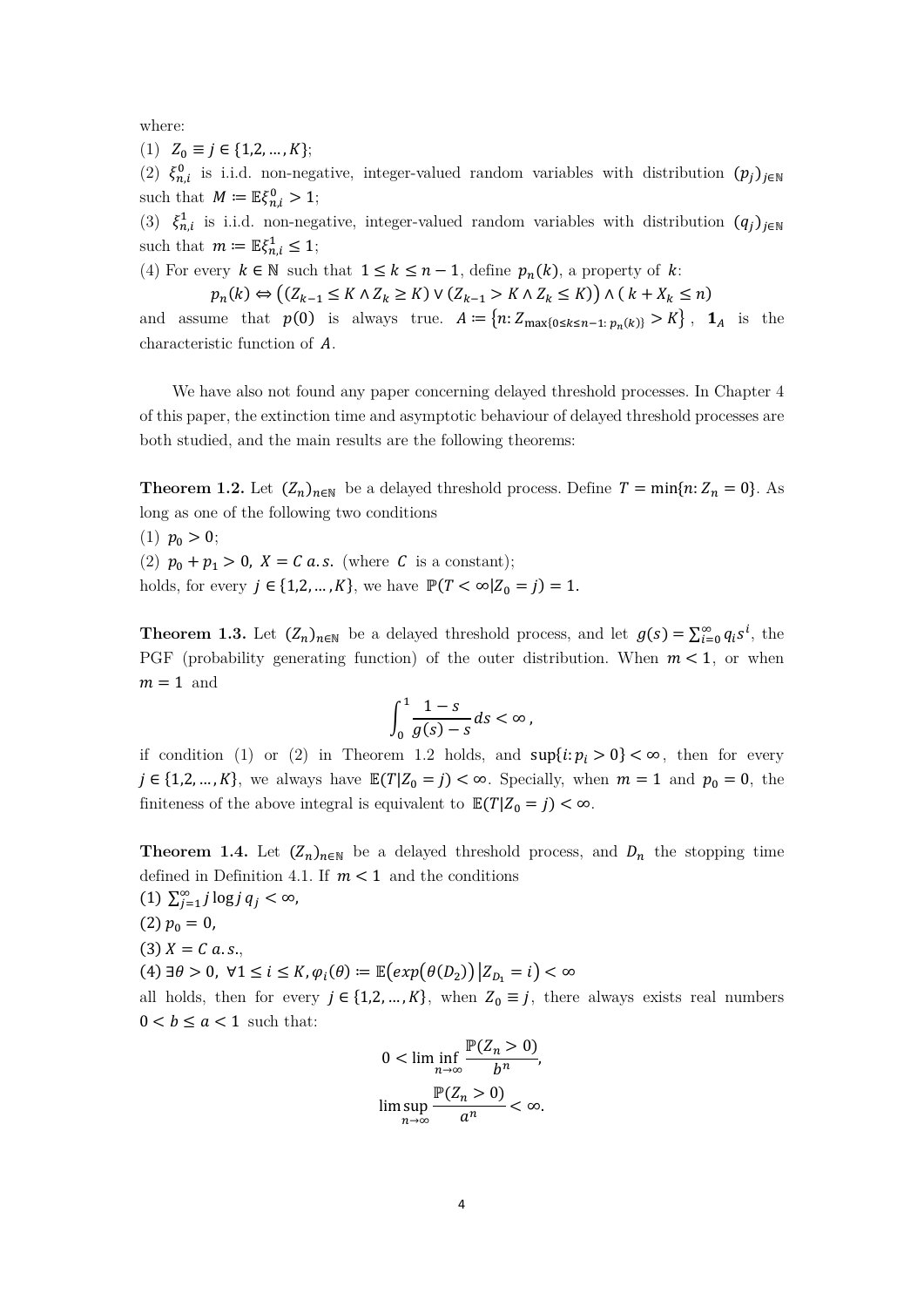In Chapter 5, we will further generalize threshold processes to continuous time Markov chains. This is also a kind of generalized continuous time branching process that, as far as the author is concerned, has not been studied before. The first problem in this continuous time generalization is, how to prove that the corresponding Kolmogorov backward equations has a unique solution (which is equivalent to the existence ane uniqueness of the corresponding continuous time Markov chain)? For common continuous time Markovian branching processes, this problem was already solved very early, see [9]; but in more general cases, since the backward equations is an infinite system of differential equations, it is very hard to solve by simple techniques.

**Definition 1.4.** Let  $0 < a < \infty$  be a constant,  $(p_i)_{i \in \mathbb{N}}$  and  $(q_i)_{i \in \mathbb{N}}$  be distributions, and  $M := \sum_{i=1}^{\infty} i p_i \in (1, \infty), m := \sum_{i=1}^{\infty} i q_i \le 1$ . Also let  $\{Z(t): t \ge 0\}$  be a continuous-time, time-homogeneous Markov chain defined on probability space  $(\Omega, \mathcal{F}, \mathbb{P})$ , and  $Z(0) \equiv j \in$  ${1,2,...,K}$ . If when  $t \rightarrow 0$ , we have

$$
P_{ij}(t) = \begin{cases} \n i a p_{j-i+1}t + o(t), \text{ when } j \ge i - 1, j \ne i, i \le K; \\
 i a q_{j-i+1}t + o(t), \text{ when } j \ge i - 1, j \ne i, i > K; \\
 1 - i a t + o(t), \text{ when } j = i; \\
 o(t), \text{ when } j < i - 1. \n\end{cases}
$$

then we call  $\{Z(t): t \geq 0\}$  a continuous-time Markovian threshold process (with threshold  $K$ ), in short, a continuous threshold process.

In Chapter 5, we will first prove:

**Theorem 1.5.** The Kolmogorov backward equations corresponding to Definition 1.4 has a unique solution which does not explode.

Then, we proved the following result concerning the extinction time of continuous threshold processes:

**Theorem 1.6.** For a continuous threshold process  $\{Z(t): t \geq 0\}$ , let  $T = \inf\{t: Z(t) = 0\}$ , Then for every  $j \in \{1,2,\ldots,K\}$ , we have: (1) When  $p_0 = 0$ ,  $\mathbb{P}(T < \infty | Z(0) \equiv j) = 0$ ;

(2) When  $p_0 > 0$ ,  $\mathbb{P}(T < \infty | Z(0) \equiv j) = 1$ .

#### **2 Definition and properties of branching processes**

Although it is not concerned much in this paper, many researches on branching processes focus on the random tree naturally generated by it (where  $\zeta_0 \equiv 1$  is the root vertex, and every vertex is connected with its children), called the Galton-Watson tree. An infinite sequence  $(\zeta_n)_{n\in\mathbb{N}}$  can be seen as randomly generated a Galton-Watson tree. Under this comprehension, the sample space  $\Omega$  of a branching process is defined as the set of all rooted labelled locally finite trees. Details can be found in [3, p.150].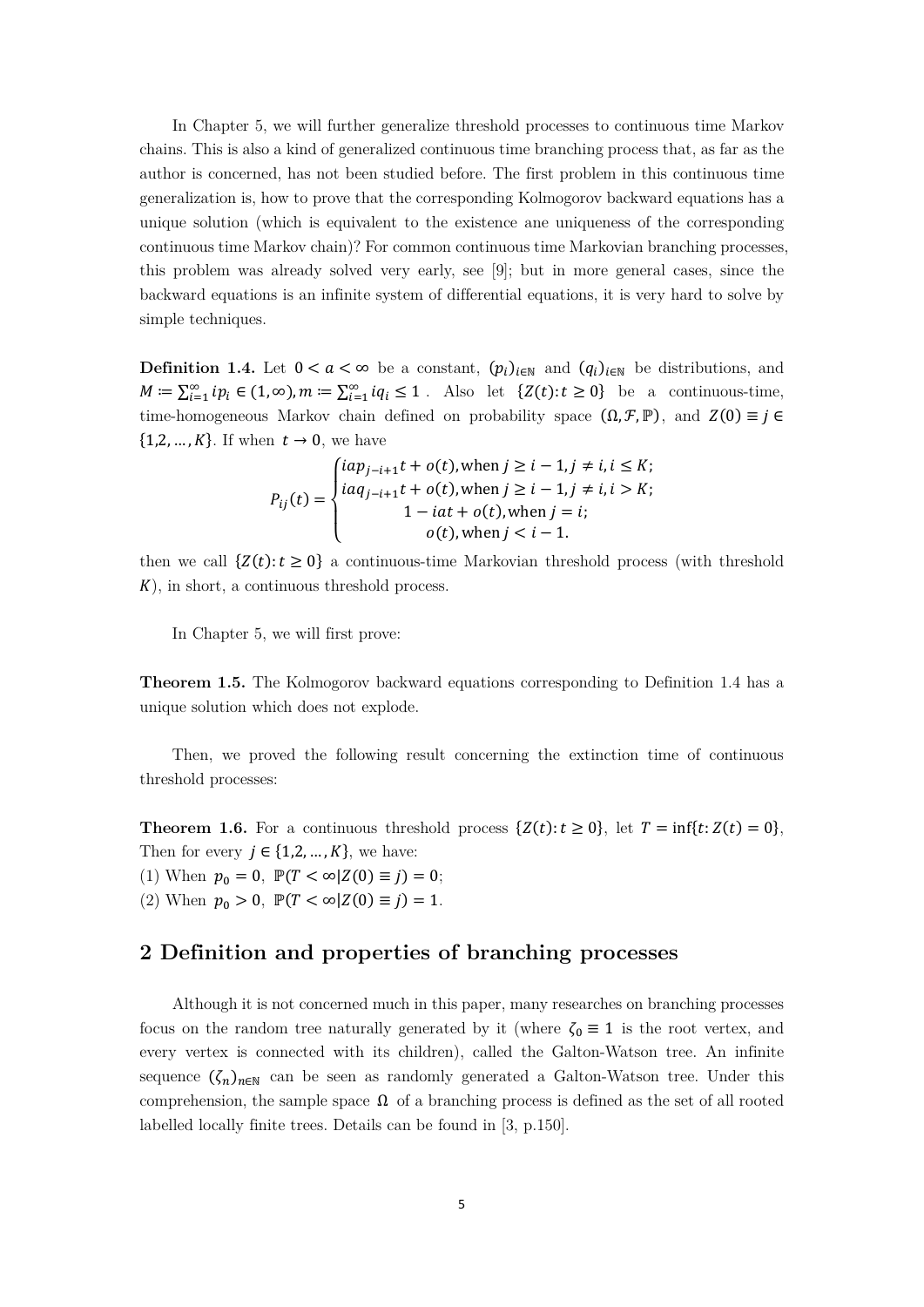**Definition 2.1.** For a non-negative, integer-valued random variable  $X$ , its probability generating function (PGF)  $f(s)$  is defined on [0,1] as:

$$
f(s) \coloneqq \sum_{k=0}^{\infty} \mathbb{P}(X=k) s^k
$$

**Lemma 2.1.** For any random variable  $X$ , its PGF  $f(s)$  is differentiable in all orders on [0,1], and we have  $f(0) = \mathbb{P}(X = 0)$ ,  $f'(1-) = \mathbb{E}X$ . **Proof:** See [5, p.247].∎

**Lemma 2.2.** Let  $f_n(s)$  be the PGF of  $\zeta_n$ . We have  $f_n(s) = f_{n-1}(f(s)) = f^{(n)}(s)$  (the n-th iteration of  $f$  at  $s$ ). **Proof:** See [3, p.146]. **■** 

Obviously, if for a branching process there exists  $n$  such that  $\zeta_n = 0$ , then for all integers  $n' \ge n$ , we have  $\zeta_{n'} = 0$ , so this branching process "extincted". The following result concerning the extinction probability  $\mathbb{P}(\exists 1 \leq n < \infty, \zeta_n = 0)$  is well-known:

**Lemma 2.3.** For a branching process  $(\zeta_n)_{n \in \mathbb{N}}$ , assume  $\zeta_0 \equiv 1$ , and  $f(s)$  is the PGF of the offspring distribution,

(1) If  $m \le 1$ , then  $\mathbb{P}(\exists 1 \le n < \infty, \zeta_n = 0) = 1$ ; (2) If  $m > 1$ , then  $\mathbb{P}(\exists 1 \leq n < \infty, \zeta_n = 0) = q$ , where q is the only fixed point of  $f(s)$ which is not equal to 1.

**Proof:** See [3, p.147].∎

In light of Lemma 2.3, we call a branching process with  $m > 1$  supercritical (and also call its offspring distribution a supercritical distribution),  $m = 1$  critical, and  $m < 1$ subcritical. People have already thoroughly studied the limiting behaviour of branching processes, and limit theorems concerning the growth rate of  $\zeta_n$  in supercritical cases, the rate of convergence of  $\mathbb{P}(\zeta_n > 0)$  in critical and subcritical cases and the conditional distribution of  $\zeta_n$  on  $\{\zeta_n > 0\}$  were all proved. In the following text, we will use a limit theorem of subcritical processes, and here we state it as a lemma:

**Lemma 2.4.** For a subcritical branching process  $(\zeta_n)_{n \in \mathbb{N}}$ , assume  $\zeta_0 \equiv 1$ . The following three statements are equivalent (here we denote  $0 * log 0 = 0$ ):

- (1)  $\lim_{n\to\infty} \mathbb{P}(\zeta_n > 0)/m^n > 0;$
- (2)  $\sup \mathbb{E}(\zeta_n | \zeta_n > 0) < \infty;$
- (3)  $\mathbb{E}(\xi \log \xi) < \infty$ .
- **Proof:** See [3, pp.465-467].∎

Moreover, for the conditional distribution of a supercritical process on extinction and on non-extinction, we have the following result:

**Lemma 2.5.** For a supercritical branching process  $(\zeta_n)_{n \in \mathbb{N}}$ , let its PGF be  $f(s) = \sum_{i=0}^{\infty} p_i s^i$ , and  $q < 1$  be its extinction probability,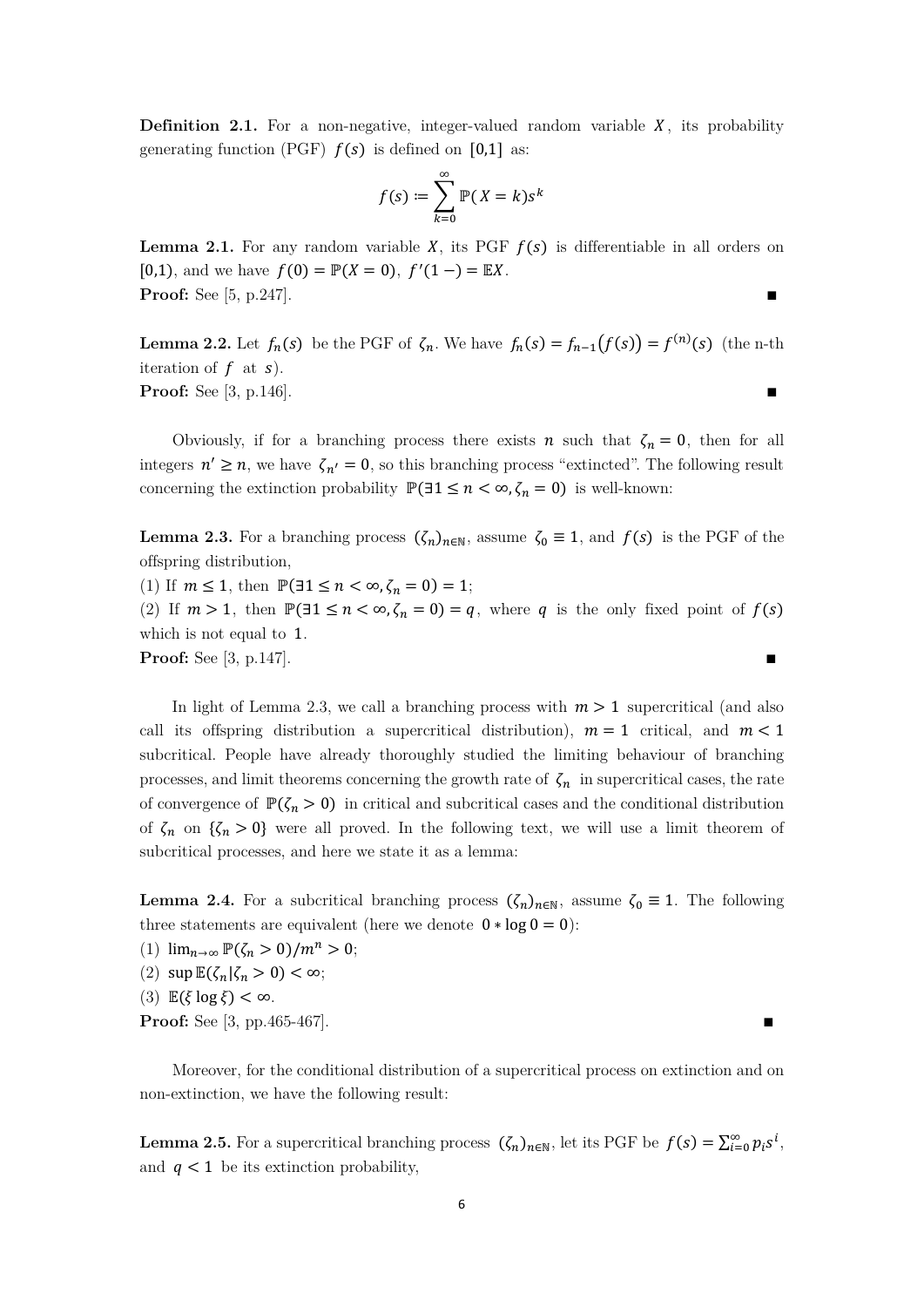(1) When  $p_0 > 0$  (which is equivalent to  $q > 0$ ), under the condition  $Q = {\omega : (\zeta_n(\omega))_{n \in \mathbb{N}}}$ does not extinct},  $(\zeta_n)_{n\in\mathbb{N}}$  can be decomposed into the sum of a supercritical process  $(\zeta_n^{(A)})_{n \in \mathbb{N}}$  with PGF  $\hat{f}(s) = (f((1-q)s+q) - q)/(1-q) = \sum_{i=0}^{\infty} \hat{p}_i s^i$  (which implies  $\widehat{p_0} = 0$  and a non-negative random sequence  $(\widetilde{\zeta_n})_{n \in \mathbb{N}}$ . That is,  $\zeta_n(\omega) = \zeta_n^{(A)}(\omega) + \widetilde{\zeta_n}(\omega)$ . Moreover, the offspring distribution of  $(\zeta_n^{(A)})_{n\in\mathbb{N}}$  has the same expected value with the original process. While when  $p_0 = 0$ , we have  $\mathbb{P}(Q) = 1$ , and  $\zeta_n = \zeta_n^{(A)} a.s..$ 

(2) When  $p_0 > 0$ , under the condition  $Q^c$ ,  $(\zeta_n)_{n \in \mathbb{N}}$  has the same distribution with a subcritical process with PGF  $f^*(s) = f(sq)/q$ . **Proof:** See [2, pp.47-50].∎

Finally, we quote a criterion for  $ET < \infty$  to hold:

**Lemma 2.6.** Let  $T = \min\{n: \zeta_n = 0\}$ ,  $f(s) = \sum_{i=0}^{\infty} p_i s^i$ . Then when  $m < 1$ , or when  $m = 1$ and

$$
\int_0^1 \frac{1-s}{f(s)-s} ds < \infty,
$$

we have  $ET < \infty$ . Moreover, when  $m = 1$ , the finiteness of the above integral is equivalent to  $\mathbb{E}T<\infty$ .

**Proof:** See [6].

#### **3 A limit theorem of discrete time threshold processes**

The definition of a discrete time threshold process is already given in Definition 1.2. In this chapter, we first prove some of its basic properties, and then prove Theorem 1.1, a limit theorem of discrete threshold processes.

In [1], the following result was proved:

**Lemma 3.1.** Suppose we have the following two stopping times

$$
T_1 = \min\{n \in \mathbb{N}^* : Z_n \ge K + 1 \text{ or } Z_n = 0\},
$$
  

$$
D_1 = \begin{cases} \min\{n \in \mathbb{N}^* : n \ge 1, Z_{T_1 + n} \le K\}, \text{ when } Z_{T_1} \ge K + 1; \\ 0, \text{ when } Z_{T_1} = 0. \end{cases}
$$

Then for every  $j \in \{1,2,\ldots,K\}$ , under the condition  $Z_0 = j$ , we always have  $T_1, D_1 < \infty$  a.s.. Moreover, when  $m < 1$ , or when  $m = 1$  and

$$
\int_0^1 \frac{1-s}{g(s)-s} ds < \infty,
$$

we have  $\mathbb{E}(T_1 + D_1) < \infty$ . **Proof:** See [1].∎

Lemma 3.2.  $\lambda := \min_{1 \leq j \leq K} \mathbb{P}(Z_{T1+D1} = 0 | Z_0 = j) > 0.$ Proof: For every  $\,j\in\{1,2,\ldots,K\},$  we have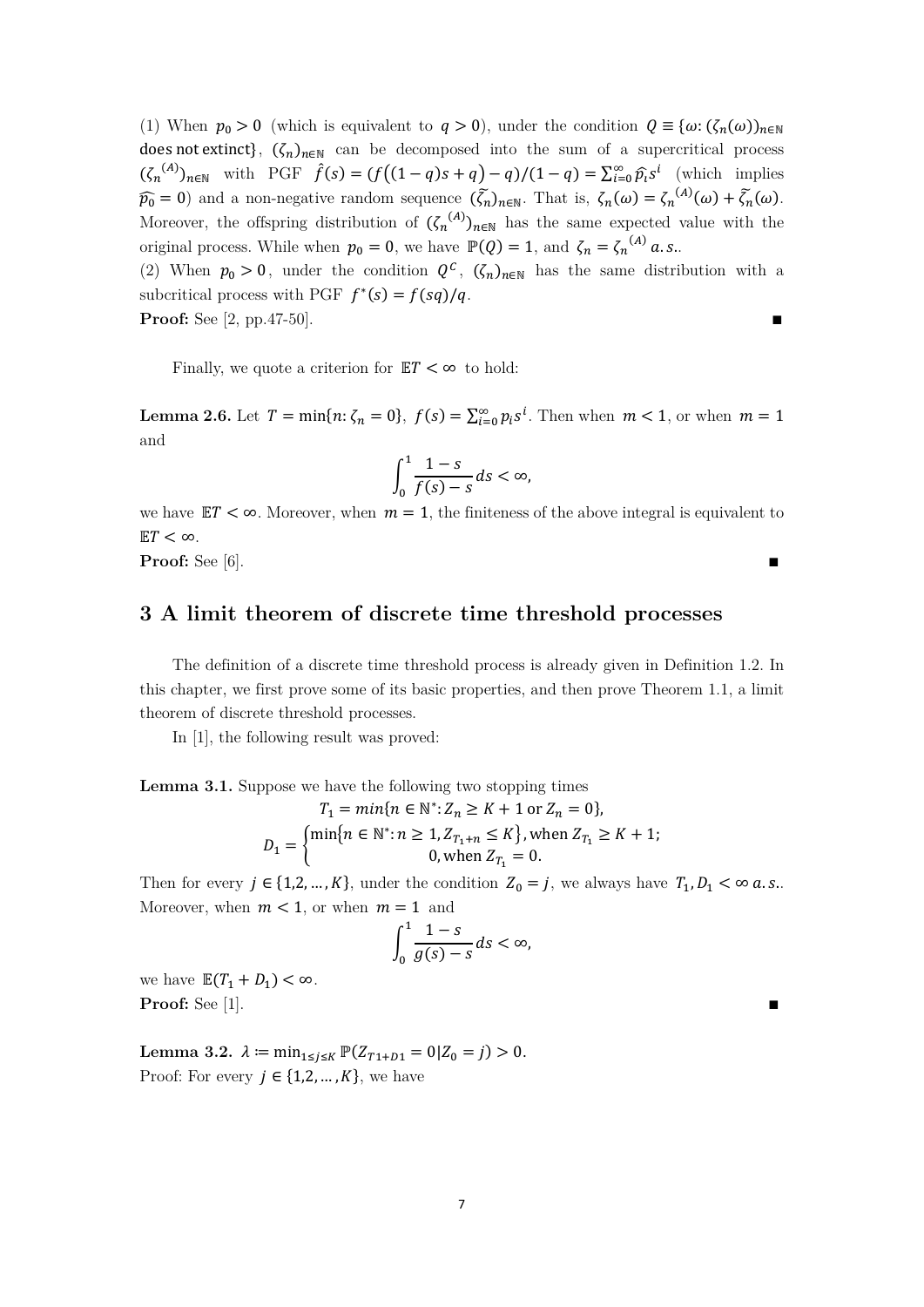$$
\mathbb{P}\Big(Z_{T_1+D_1} = 0 | Z_0 = j\Big) \ge \mathbb{P}\Big(Z_{T_1+D_1} = 0, Z_{T_1} \ge K + 1 | Z_0 = j\Big)
$$
  

$$
\ge \sum_{h=K+1}^{\infty} \mathbb{P}\Big(Z_{T_1} = h | Z_0 = j\Big) \mathbb{P}\Big(Z_{T_1+1} = 0 \Big| Z_{T_1} = h, Z_0 = j\Big)
$$
  

$$
= \sum_{h=K+1}^{\infty} \mathbb{P}\Big(Z_{T_1} = h | Z_0 = j\Big) (q_o)^h,
$$

Since a supercritical process always has an extinction probability stricty less than 1, there always exists some  $h \geq K + 1$  sastifying  $P(Z_{T_1} = h | Z_0 = j) > 0$ . Besides, no matter the inner distribution is subcritical or critical, we always have  $q_0 > 0$ , thus the lemma is proved.∎

The following definitions and derivation were also made in [1]:

At  $T_1 + D_1$ , we say that the threshold process finished its first cycle. If  $Z_{T_1+D_1} \in$  $\{1,2,\ldots,K\}$ , then it will start its second cycle, which is a new threshold process with initial value  $Z_{T_1+D_1}$ . Although this value is random, but Lemma 3.1 holds under any condition  $Z_0 = j$ , and the strong Markov property guarantees that the threshold process after time  $T_1 + D_1$  is independent with the previous process, hence if we analagously define stopping times  $T_2$  and  $D_2$ , then the result of Lemma 3.1 still holds for them in the second cycle. Moreover, as long as the threshold process does not die out in the first two cycles, a third cycle will exist. By analogy, we could successively define the following sequence of stopping times:  $T_n$ 

$$
= \begin{cases} \min\{k \in \mathbb{N}^* : Z_{T_1 + D_1 + \dots + T_{n-1} + D_{n-1} + k} \ge K + 1 \text{ or } Z_{T_1 + D_1 + \dots + T_{n-1} + D_{n-1} + k} = 0\}, \text{ when } Z_{T_1 + D_1 + \dots + T_{n-1} + D_{n-1}} > 0; \\ 0, \text{ when } Z_{T_1 + D_1 + \dots + T_{n-1} + D_{n-1}} = 0. \end{cases}
$$
  

$$
D_n = \begin{cases} \min\{k \in \mathbb{N}^* : Z_{T_1 + D_1 + \dots + T_{n-1} + D_{n-1} + T_n + k} \le K\}, \text{ when } Z_{T_1 + D_1 + \dots + T_{n-1} + D_{n-1} + T_n} \ge K + 1; \\ 0, \text{ when } Z_{T_1 + D_1 + \dots + T_{n-1} + D_{n-1} + T_n} = 0. \end{cases}
$$

And then from Lemma 3.1 and 3.2, the result below follows:

**Corollary 3.3.** For every  $n \in \mathbb{N}^*$ , we have

$$
\mathbb{P}\big(Z_{T_1+D_1} > 0, \dots, Z_{T_1+D_1+\dots+T_n+D_n} > 0\big) \le (1-\lambda)^n.
$$

**Lemma 3.4.** Let the PGF of the inner and outer distribution be  $f(s) = \sum_{i=0}^{\infty} p_i s^i$  and  $g(s) = \sum_{i=0}^{\infty} q_i s^i$ , respectively. Assume  $Z_0 \equiv 1$ . Then in the corresponding threshold process, the PGF  $h_n(s)$  of  $Z_n$  sastifies:

$$
h_n(s) = \begin{cases} \mathbb{E}(f(s)^{Z_{n-1}}; Z_{n-1} \le K) + \mathbb{E}(g(s)^{Z_{n-1}}; Z_{n-1} > K), \text{ when } n \ge 2; \\ f(s), \text{ when } n = 1. \end{cases}
$$

**Proof:** By the definition of threshold processes, the distribution of  $Z_1$  must be the inner distribution, thus its PGF is  $f(s)$ . Using the definition of PGF and the properties of conditional expectation, we have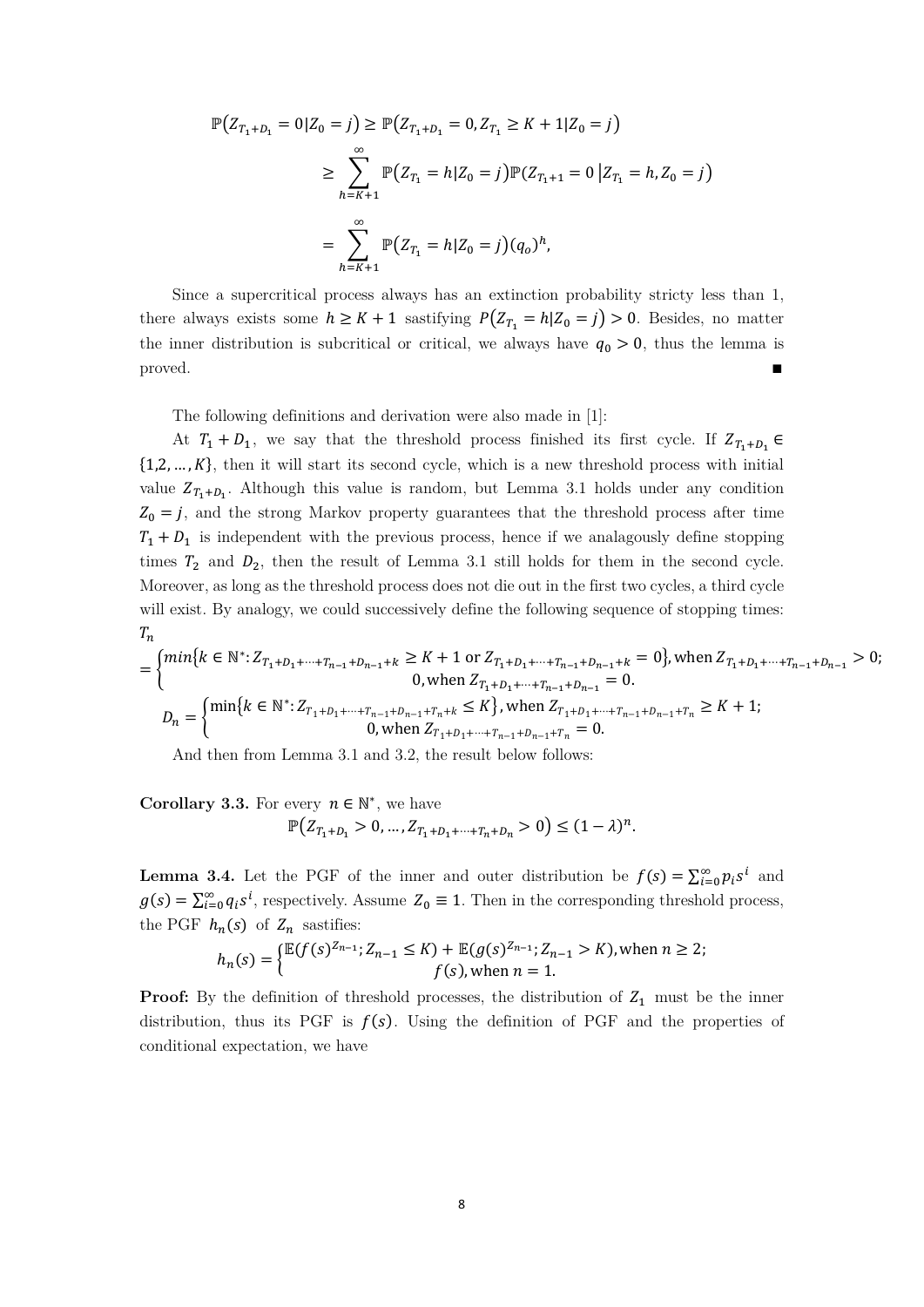$$
h_n(s) = \mathbb{E}(s^{Z_n}) = \mathbb{E}(s^{Z_n} | Z_{n-1} \le K) P(Z_{n-1} \le K) + \mathbb{E}(s^{Z_n} | Z_{n-1} > K) P(Z_{n-1} > K)
$$
  
\n
$$
= \mathbb{E}\left(\mathbb{E}(s^{\sum_{i=1}^{Z_{n-1}} \xi_n^i} | Z_{n-1}, Z_{n-1} \le K)\right) P(Z_{n-1} \le K)
$$
  
\n
$$
+ \mathbb{E}\left(\mathbb{E}(s^{\sum_{i=1}^{Z_{n-1}} \eta_n^i} | Z_{n-1}, Z_{n-1} > K)\right) P(Z_{n-1} > K)
$$
  
\n
$$
= \mathbb{E}(f(s)^{Z_{n-1}} | Z_{n-1} \le K) P(Z_{n-1} \le K) + \mathbb{E}(g(s)^{Z_{n-1}} | Z_{n-1} \le K) P(Z_{n-1} \le K)
$$
  
\n
$$
= \mathbb{E}(f(s)^{Z_{n-1}}; Z_{n-1} \le K) + \mathbb{E}(g(s)^{Z_{n-1}}; Z_{n-1} > K).
$$

Now we prove Theorem 1.1. This is a limit theorem concerning threshold processes with a subcritical outer distribution, which shows that in such threshold process, the rate that  $\mathbb{P}(Z_n > 0) \to 0$  is similar to the rate in a a subcritical branching process: "roughly" exponential.

**Proof of Theorem 1.1.** We first prove that when  $Z_0 = 1$ , there exists some  $b > 0$  such that

$$
0 < \liminf_{n \to \infty} \mathbb{P}(Z_n > 0) / b^n
$$

Since  $f''(s) > 0$  holds on [0,1], we know  $f(s)$  is strictly convex on [0,1]. Moreover,  $p_0 = 0$ , thus  $f(0) = 0$ ,  $f(1) = 1$ , hence for every  $s \in (0,1)$ , we have:

$$
f(s) = f(0 \cdot (1 - s) + 1 \cdot s) < (1 - s)f(0) + s \cdot f(1) = s
$$

On the other hand, when  $q_0 + q_1 = 1$ , by  $m = q_1 < 1$ , we know  $g(s)$  is a linear function with a slope less than 1, thus  $g(s) > s$  must hold on [0,1]. Meanwhile, when  $q_0 + q_1 < 1$ , by

$$
g''(s) = \sum_{i=2}^{\infty} i(i-1)q_i s^{i-2} > 0
$$

we know that  $g'(s)$  is strictly increasing on [0,1), so by  $m = g'(1-) \le 1$ , on [0,1) we have:

$$
g'(s)-1<0
$$

Hence the value of  $g(s) - s$  on [0,1] strictly decreases from  $q_0 > 0$  at 0 to 0 at 1. Therefore, for every  $s \in (0,1)$ ,  $g(s) > s$ .



**Fig. 3.1.** The graph of PGF  $f(s)$  and  $g(s)$  in the proof of Theorem 1.1. On [0,1] it always holds that  $f(s) < s < g(s)$ .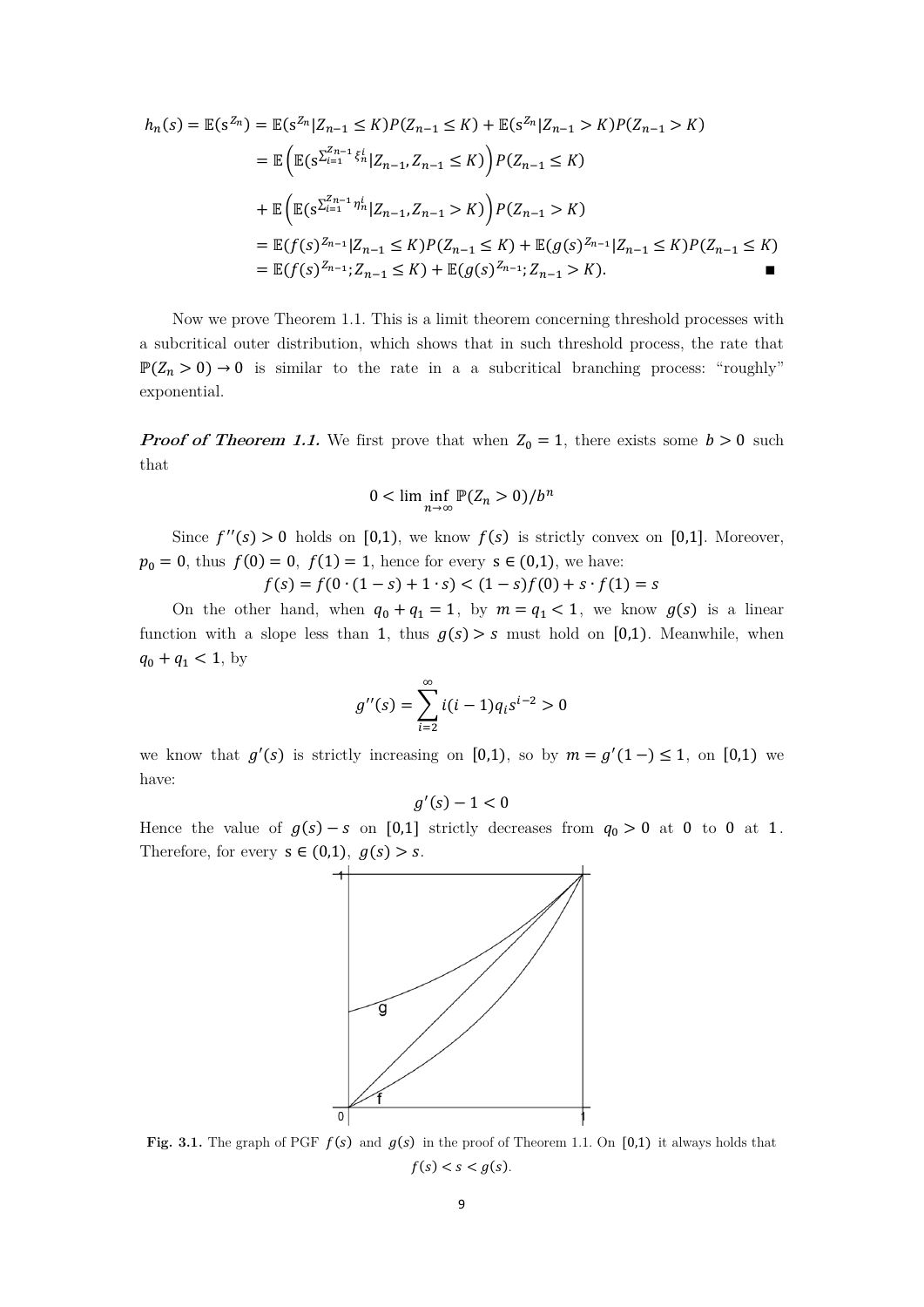In conclusion (noticing  $g(0) = q_0 > 0$ ), on [0,1] we have  $f(s) < g(s)$ . Hence by Lemma 2.2 and Lemma 3.4,  $\forall n \in \mathbb{N}^*$ ,  $\forall s \in [0,1)$ , we all have:

$$
h_n(s) = \mathbb{E}(f(s)^{Z_{n-1}}; Z_{n-1} \le K) + \mathbb{E}(g(s)^{Z_{n-1}}; Z_{n-1} > K)
$$
  

$$
< \mathbb{E}(g(s)^{Z_{n-1}}; Z_{n-1} \le K) + \mathbb{E}(g(s)^{Z_{n-1}}; Z_{n-1} > K) = \mathbb{E}(g(s)^{Z_{n-1}}) = g^{(n)}(s)
$$

Thus by Lemma 2.1, we obtain that  $\forall n \in \mathbb{N}^*, \ \mathbb{P}(Z_n = 0) = h_n(0) < g^{(n)}(0) = \mathbb{P}(\zeta_n = 0)$ 0), where  $\zeta_n$  is a simple branching process with offspring distribution  $(q_i)_{i\in\mathbb{N}}$ . Using the limit theorem of subcritical branching processes in Lemma 2.4, under condition (1), when  $m < 1$  we have:

$$
\liminf_{n \to \infty} \frac{\mathbb{P}(Z_n > 0)}{m^n} \ge \liminf_{n \to \infty} \frac{\mathbb{P}(\zeta_n > 0)}{m^n} > 0
$$
\n(3.1)

For any  $j \in \{1,2,...,K\}$ , when  $Z_0 = j$ , let the corresponding threshold process be  $(Z_n^{(j)})_{n\in\mathbb{N}}$ , then obviously  $\forall n \in \mathbb{N}^*$ ,  $\mathbb{P}(Z_n > 0) \leq \mathbb{P}(Z_n^{(j)} > 0)$ , so the above conclusion (3.1) holds under any initial value of  $Z_0$ .

We define:

$$
C = \max_{1 \le i \le K} \mathbb{E}(T_n + D_n | Z_{T_1 + D_1 + \dots + T_{n-1} + D_{n-1}} = i)
$$

$$
S_n = T_1 + D_1 + \dots + T_n + D_n
$$

$$
\varphi(\theta) = \max_{1 \le i \le K} \varphi_i(\theta)
$$

Notice that under condition (3), for any positive integer  $n$  and integer  $1 \le i \le K$ , by the strong Markov property of threshold processes, we have:

 $\mathbb{E}\big(\exp\big(\theta(T_n+D_n)\big)\big|Z_{T_1+D_1+\cdots+T_{n-1}+D_{n-1}}=i\big)=\mathbb{E}\big(\exp\big(\theta(T_2+D_2)\big)\big|Z_{T_1+D_1}=i\big)<\infty$ The next step is using results in Large Deviations Theory, to prove that when  $n \to \infty$ ,

 $\mathbb{P}(S_n > 2nC)$  converges to 0 exponentially rapid. From condition (3), we can imply that  $\exists \theta > 0$ , such that  $\forall 1 \leq i \leq K$ , the inequality  $2C\theta - \log \varphi_i(\theta) > 0$  always holds. The proof of this fact can be found in [5, pp.87-88].

Then by Markov's inequality, for such a  $\theta$ ,  $\forall n \in \mathbb{N}^*$ , we have

$$
e^{2\theta nC}\mathbb{P}(S_n > 2nC) = e^{2\theta nC}\mathbb{P}(e^{\theta S_n} > e^{2\theta nC}) \leq \mathbb{E}e^{\theta S_n}
$$

Expanding the right side, we get:

$$
\mathbb{E}e^{\theta S_n} = \mathbb{E}e^{\theta S_1}e^{\theta(S_2-S_1)} \cdots e^{\theta(S_n-S_{n-1})} = \mathbb{E}\left(\mathbb{E}\left(e^{\theta S_1}e^{\theta(S_2-S_1)} \cdots e^{\theta(S_n-S_{n-1})}\big| \mathcal{F}_{S_1}\right)\right)
$$
\n
$$
= \mathbb{E}\left(e^{\theta S_1}\mathbb{E}\left(e^{\theta(S_2-S_1)} \cdots e^{\theta(S_n-S_{n-1})}\big| \mathcal{F}_{S_1}\right)\right)
$$
\n
$$
= \mathbb{E}\left(e^{\theta S_1}\mathbb{E}\left(e^{\theta(S_2-S_1)}\mathbb{E}\left(e^{\theta(S_3-S_2)} \cdots e^{\theta(S_n-S_{n-1})}\big| \mathcal{F}_{S_2}\right)| \mathcal{F}_{S_1}\right)\right) = \cdots
$$
\n
$$
= \mathbb{E}\left(e^{\theta S_1}\mathbb{E}\left(e^{\theta(S_2-S_1)}\mathbb{E}\left(\cdots \mathbb{E}\left(e^{\theta(S_{n-1}-S_{n-2})}\mathbb{E}\left(e^{\theta(S_n-S_{n-1})}\big| \mathcal{F}_{S_n}\right)\big| \mathcal{F}_{S_{n-1}}\right) \cdots \big| \mathcal{F}_{S_2}\right)| \mathcal{F}_{S_1}\right)\right)
$$
\n
$$
\leq \mathbb{E}\left(e^{\theta S_1}\mathbb{E}\left(e^{\theta(S_2-S_1)}\mathbb{E}\left(\cdots \mathbb{E}\left(e^{\theta(S_{n-1}-S_{n-2})}\phi(\theta)\big| \mathcal{F}_{S_{n-1}}\right) \cdots \big| \mathcal{F}_{S_2}\right)| \mathcal{F}_{S_1}\right)\right) \leq \cdots \leq \mathbb{E}\left(e^{\theta S_1}\phi(\theta)^{n-1}\right)
$$
\n
$$
\leq \phi(\theta)^n
$$

Thus we have  $e^{2\theta nC} \mathbb{P}(S_n > 2nC) \leq \varphi(\theta)^n$ . We take logarithm on both sides and simplify:

$$
\mathbb{P}(S_n > 2nC) \le e^{-n(2C\theta - \log \varphi(\theta))}
$$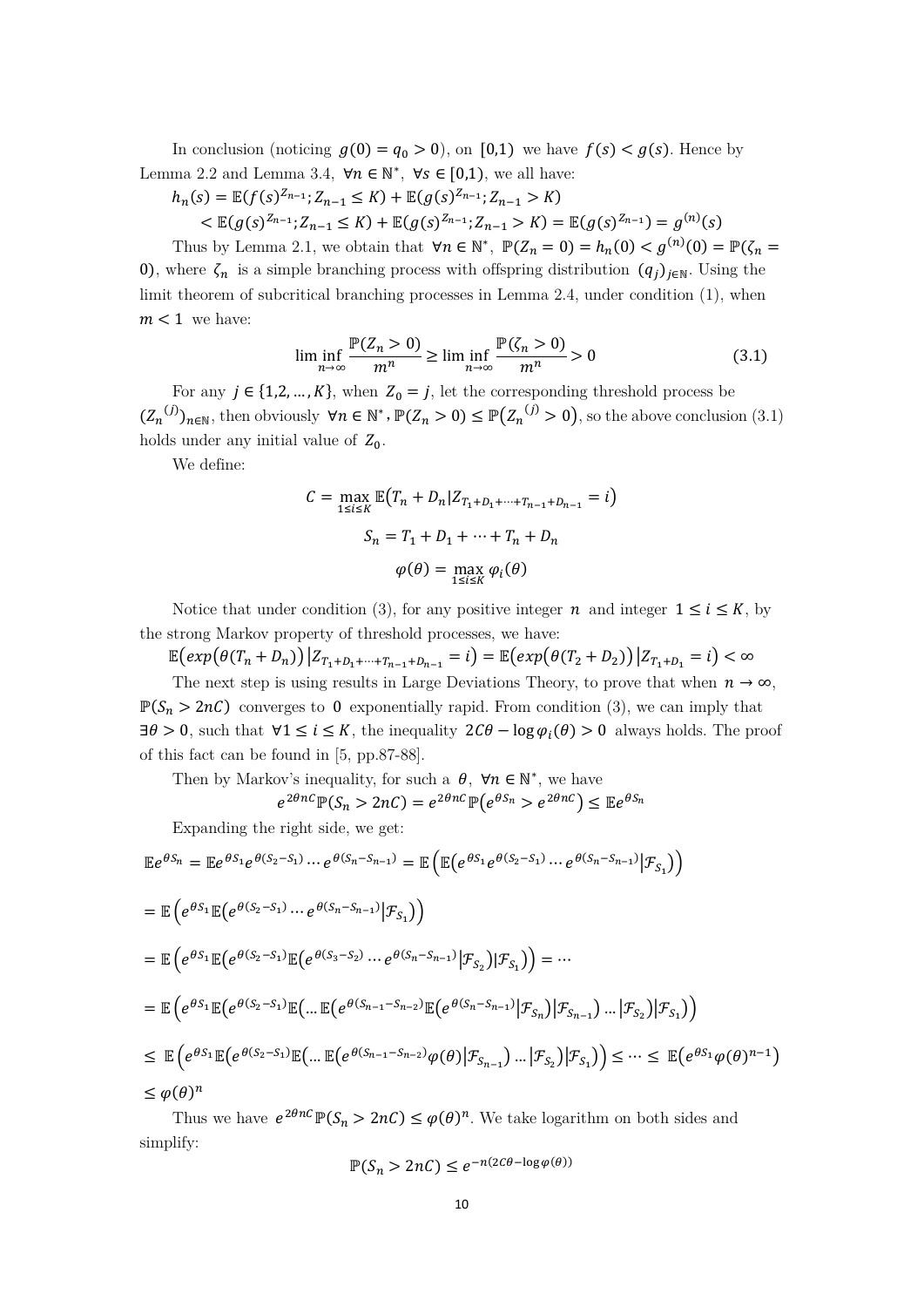Then by the result of Corollary 3.3, it follows that:

$$
\mathbb{P}(Z_{2nC} > 0) = \mathbb{P}(Z_{2nC} > 0, S_n > 2nC) + \mathbb{P}(Z_{2nC} > 0, S_n \le 2nC)
$$
  
\n
$$
\leq \mathbb{P}(S_n > 2nC) + \mathbb{P}(Z_{S_n} > 0, S_n \le 2nC) \leq \mathbb{P}(S_n > 2nC) + \mathbb{P}(Z_{S_n} > 0)
$$
  
\n
$$
\leq (e^{\log \varphi(\theta) - 2C\theta})^n + (1 - \lambda)^n
$$

Where  $e^{\log \varphi(\theta)-2C\theta}$  and  $1-\lambda$  are both constants less than 1. We may assume that  $1 - \lambda \geq e^{\log \varphi(\theta) - 2C\theta}$ . Take an M large enough such that  $\sqrt[N]{2}(1 - \lambda) < 1$ . Then for every  $n\geq M$  we have:

$$
\mathbb{P}(Z_{2nC} > 0) \le (e^{\log \varphi(\theta) - 2C\theta})^n + (1 - \lambda)^n \le 2(1 - \lambda)^n \le \left(\sqrt[n]{2}(1 - \lambda)\right)^n
$$
  
Let  $a = \left(\sqrt[n]{2}(1 - \lambda)\right)^{\frac{1}{2C}}$ . For every  $n \in \mathbb{N}^*$ , let  $n = q_n \cdot 2C + r_n, 0 \le r_n < 2C$ , then:  

$$
\frac{\mathbb{P}(Z_n > 0)}{a^n} < \frac{\mathbb{P}(Z_{2Cq_n} > 0)}{a^{2Cq_n}} \cdot \frac{a^{2Cq_n}}{a^{2C(q_n + 1)}}
$$

 $n \to \infty$  is equivalent to  $q_n \to \infty$ , thus by the result above, when  $q \in \mathbb{N}$  we have

$$
\limsup_{q \to \infty} \frac{\mathbb{P}(Z_{2Cq} > 0)}{a^{2Cq}} \le 1
$$

$$
\frac{a^{2Cq}}{a^{2C(q+1)}} = \frac{1}{\sqrt[M]{2}(1-\lambda)}
$$

And therefore

$$
\limsup_{n \to \infty} \frac{\mathbb{P}(Z_n > 0)}{a^n} \le \limsup_{q \to \infty} \frac{\mathbb{P}(Z_{2cq} > 0)}{a^{2cq}} \cdot \frac{a^{2cq}}{a^{2c(q+1)}} \le \frac{1}{\sqrt[n]{2}(1-\lambda)} < \infty \tag{3.2}
$$

The inequalities  $(3.1)$  and  $(3.2)$ , together, proved the theorem. ■

# **4 The properties and limit theorem of delayed threshold processes**

The main object we study in this chapter is delayed threshold processes. They are already defined in Definition 1.3. A fact worth mentioning is that after introducing such a delay,  $(Z_n)_{n\in\mathbb{N}}$  is no longer a Markov chain, so a direct corollary of the Markov property of simple branching processes (that the limit of  $\zeta_n$  when  $n \to \infty$  always exists, and must be either 0 or  $\infty$ , see [3]) may not hold.

**It should be specifically mentioned that the discussion in this chapter is**  restricted to the case that the delay *X* sastifies  $\exists N \in \mathbb{N}$ ,  $X \leq N a.s..$  Under this assumption, we define  $N = \inf\{n : \mathbb{P}(X \le n) = 1\} < \infty$ .

To study the extinction time of delayed threshold processes, we introduce the several random variables below:

**Definition 4.1.** For a delayed threshold process  $(Z_n)_{n\in\mathbb{N}}$ , define: (here all variables *n* and k all take value in positive integers and *j* is a integer such that  $j \ge 2$ )

$$
R_1 = \min(\min\{n: Z_n \le K, \exists k < n, Z_k > K\}, \min\{n: Z_n = 0\})
$$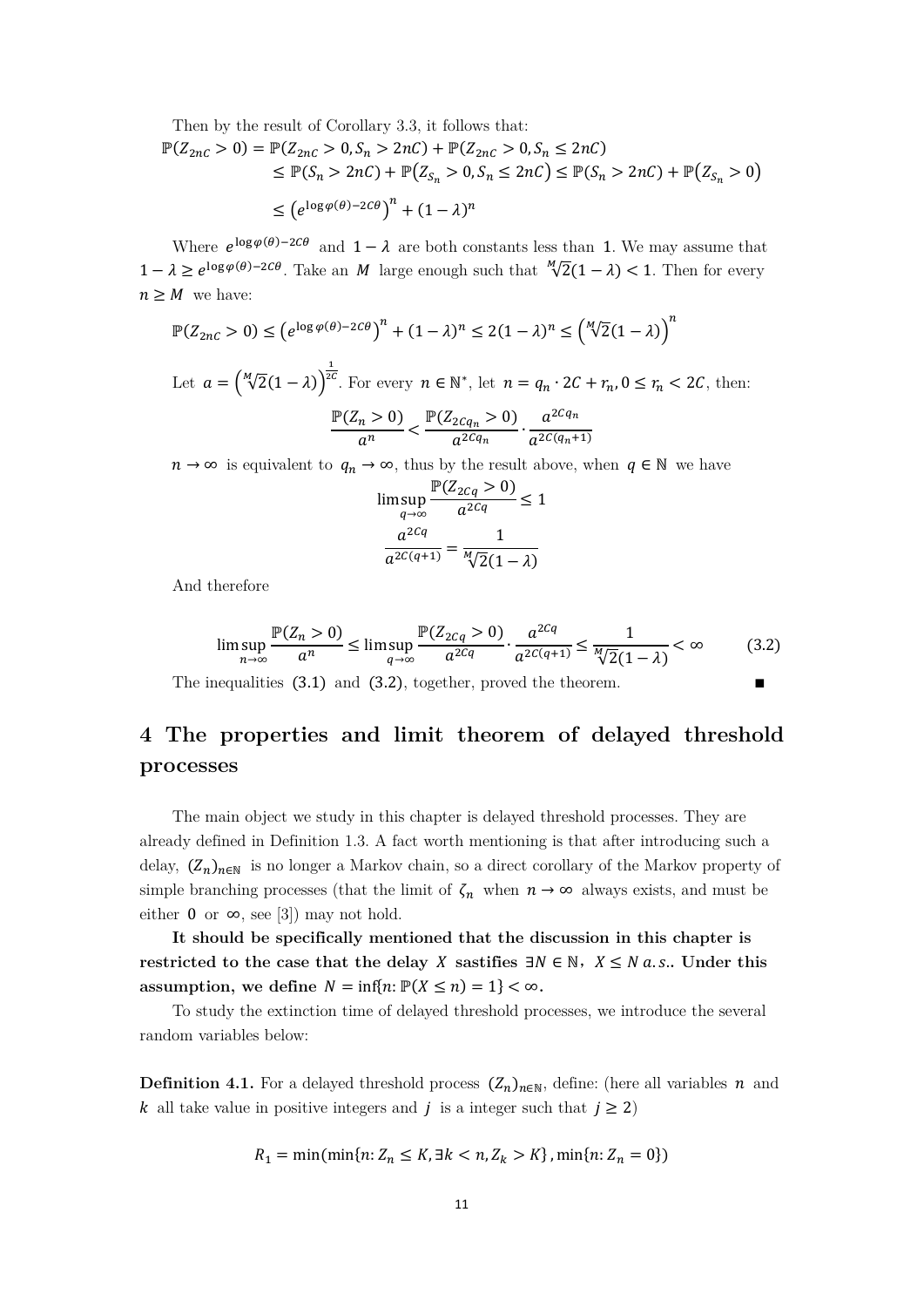$$
P_{11} = \begin{cases} \min(\min\{n: Z_{R_1+n} > K\}, N), \text{ when } Z_{R_1} > 0; \\ 0, \text{ when } Z_{R_1} = 0. \end{cases}
$$
  
\n
$$
P_{1j}
$$
  
\n
$$
= \begin{cases} \min\{n: Z_{R_1+P_{11}+T_{11}+\cdots+P_{1(j-1)}+T_{1(j-1)}+n > K\}, N\}, \text{ when } Z_{R_1+P_{11}+T_{11}+\cdots+P_{1(j-1)}+T_{1(j-1)}} > 0; \\ 0, \text{ when } Z_{R_1+P_{11}+T_{11}+\cdots+P_{1(j-1)}+T_{1(j-1)}} = 0. \end{cases}
$$
  
\n
$$
T_{1j} = \min\{n: Z_{R_1+P_{11}+T_{11}+\cdots+P_{1(j-1)}+T_{1(j-1)}+P_{1j}+n \le K\};
$$
  
\n
$$
N_1 = \begin{cases} \min\{n: Z_{R_1+P_{11}+T_{11}+\cdots+P_{1(n-1)}+T_{1(n-1)}+P_{1n}} \le K\}, \text{ when } Z_{R_1} > 0; \\ 0, \text{ when } Z_{R_1} = 0. \end{cases}
$$
  
\n
$$
D_1 = R_1 + \sum_{k=1}^{N_1-1} (P_{1k} + T_{1k}) + P_{1N_1}
$$

**Lemma 4.1.** For every  $j \in \{1, 2, ..., K\}$ , when  $Z_0 = j$ , we have  $R_1 < \infty$  *a.s.*, and for every  $j \in \mathbb{N}^*, T_{1j} < \infty$  a.s..

**Proof:**  $R_1$  can be decomposed into the sum of two random variables:

$$
Y_1 = \min\{n: Z_n > K \text{ or } Z_n = 0\}
$$
  

$$
Y_2 = \min\{n: Z_{X_1 + n} \le K\}
$$

During the time period  $0 \le n \le Y_1$ , the offspring distribution of  $Z_n$  must be the inner, supercritical distribution. Thus during this period, the distribution of the delayed threshold process  $Z_n$  is identical to a simple threshold process  $Z_n'$  which has the same inner and outer distribution with it. Therefore,  $Y_1$  has the same distribution with the stopping time  $T_1$  of simple threshold processes defined in Chapter 3. By Lemma 3.1, we thus know  $Y_1$  is almost surely finite.

On  $\{Y_2 < N\}$  it is obvious that  $Y_2$  is finite, while on  $\{Y_2 \geq N\}$ , since  $Z_{Y_1} \neq 0$ , we know that  $\forall n \ge N$ ,  $(Z_{Y_1-1} \le K \wedge Z_{Y_1} > K)$  and  $Y_1 + X_{Y_1} \le Y_1 + n$  must both hold, thus  $p_{Y_1+n}(Y_1)$  holds. According to the definition of  $Y_1$  and  $Y_2$ , for every k satisfying  $Y_1 + 1 \leq$  $k \leq Y_1 + Y_2 - 1$ , it is impossible for  $(Z_{k-1} \leq K \wedge Z_k \geq K) \vee (Z_{k-1} > K \wedge Z_k \leq K)$  to be true. Thus for every *n* satisfying  $Y_1 + N \le n \le Y_1 + Y_2$  (since  $Y_2 \ge N$ , such an *n* exists), by Definition 4.1 we have

$$
\max\{0 \le k \le n - 1 : p_n(k)\} = Y_1
$$

Since on  $\{Y_2 \geq N\}$ ,  $Z_{Y_1} > K$ , so for such  $n$  we must have  $\mathbf{1}_A(n) = 1$ , that is, the offspring distribution of  $Z_n$  must be subcritical. Thus  $(Z_{Y_1+N+n})_{n\in\mathbb{N}}$  is in fact identically distributed with a simple branching process with initial value  $Z_{Y_1+N}$  and offspring distribution  $(q_i)_{i\in\mathbb{N}}$ . By Lemma 2.3, we know such a branching process extincts with probability 1, thus we must have  $Y_2 < \infty$  a.s..

For  $T_{1j}$ , when  $T_{1j} \geq N$  and  $Z_{R_1+P_{11}+\cdots+P_{1j}} > K$  (other cases are all trivial), it can be

similarly proved that  $(Z_{R_1+P_{11}+\cdots+P_{1i}+N+n})_{n\in\mathbb{N}}$  is identically distributed with a branching process with offspring distribution  $(q_i)_{i\in\mathbb{N}}$ , and thus also extincts almost surely. Therefore the lemma is proved.∎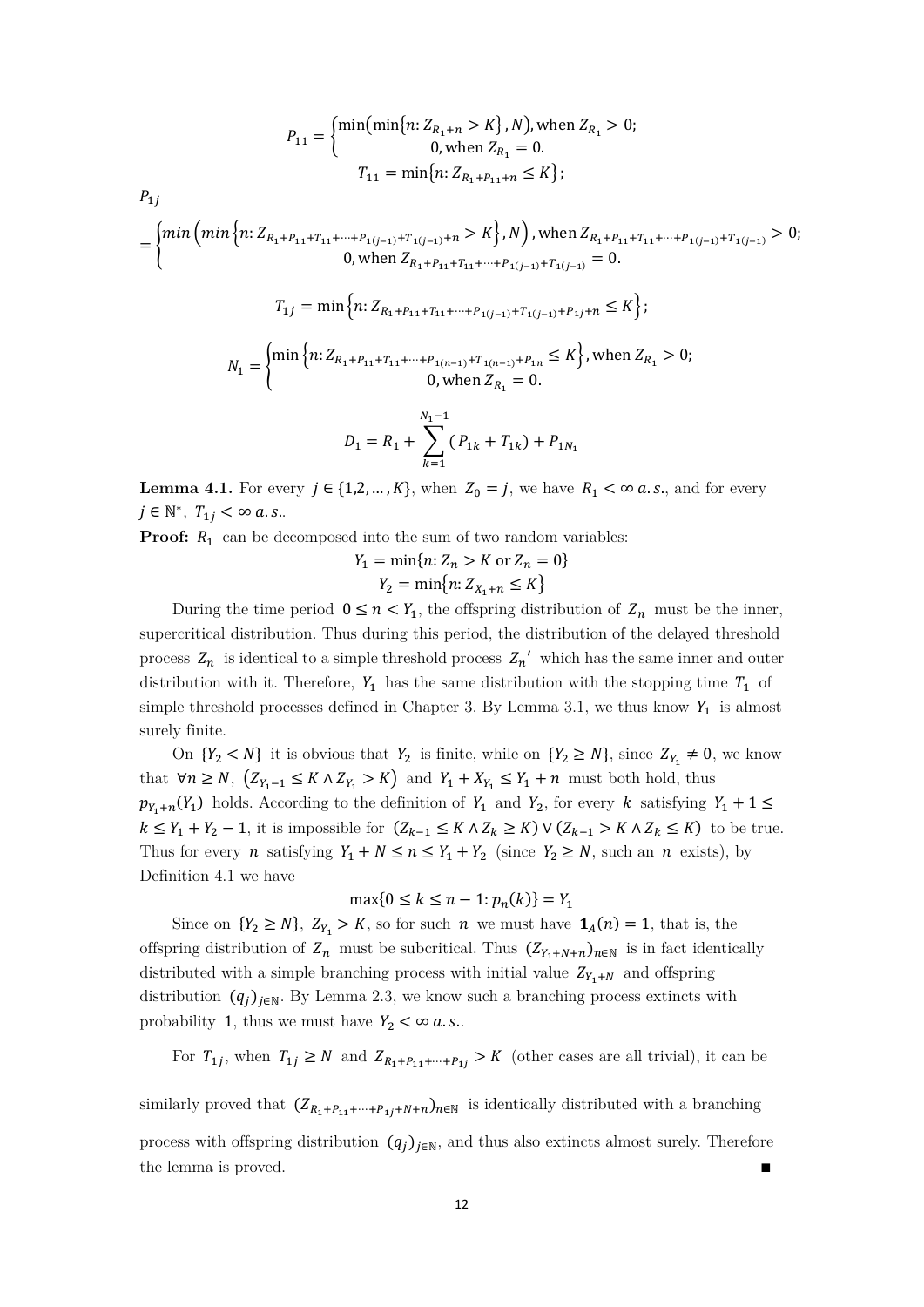**Lemma 4.2.** For every  $j \in \{1, 2, ..., K\}$ , when  $Z_0 \equiv j$ , if  $p_0 + p_1 > 0$ , then  $D_1 < \infty$  a.s..

**Proof:** First, notice that no matter what value  $Z_{R_1}$  take, and no matter at what time before

 $R_1$  did the process leap over the threshold, and no matter what's the random delay of the affect of these "leap over" on the offspring distribution, as long as we give a set of arbitrary values to these three parameters, the probability  $\mathbb{P}(N_1 = 1)$  always have a common lower bound  $\lambda = \min((p_0 + p_1)^N, (q_0 + q_1)^N)$ . This is because whatever value we take for the three parameters, the event  $\{Z_{R_1+1} \leq K, ..., Z_{R_1+N} \leq K\}$  is always enough to guarantee that  $N_1 = 1$ , and when the times of "leaping over" and the corresponding delays are all pinned down, the probability of that event must be the product of several  $(p_0 + p_1)$  and  $(q_0 + q_1)$  (with N factors in total), thus it is always no less than the smaller one of  $(p_0 + p_1)^N$  and  $(q_0 + q_1)^N$ .

And under the condition  $N_1 > 1$ , since  $Z_{R_1+P_{11}+T_{11}} \leq K$ , the process between  $R_1 + P_{11} + T_{11}$  and  $R_1 + P_{11} + T_{11} + P_{12} + T_{12}$  is in fact similar to the process between  $R_1$ and  $R_1 + P_{11} + T_{11}$ : we still can argue that whatever value  $Z_{R_1+P_{11}+T_{11}}$  takes, and whatever the "leaping over" times and corresponding delays are, under these conditions  $\mathbb{P}(N_1 = 2)$ still have  $\lambda$  as a common lower bound. Thus  $\mathbb{P}(N_1 > 2 | N_1 > 1) \leq 1 - \lambda$ . Using induction, we can see that for every positive integer  $n, \ \mathbb{P}(N_1 > n + 1 | N_1 > 1, ..., N_1 > n) \leq 1 - \lambda$ , and thus:

 $\mathbb{P}(N_1 > j) = \mathbb{P}(N_1 > 1)\mathbb{P}(N_1 > 2|N_1 > 1) \cdots \mathbb{P}(N_1 > j|N_1 > 1, ..., N_1 > j - 1) \leq (1 - \lambda)^j$ 

Which implies:

$$
\mathbb{E}N_1 = \sum_{j=0}^{\infty} \mathbb{P}(N_1 > j) \le \sum_{j=0}^{\infty} (1 - \lambda)^j = \frac{1}{\lambda} < \infty
$$

Thus  $N_1 < \infty$  *a.s.*. Finally, on every  $\omega \in \{N_1 < \infty\}$ , we have

$$
D_1(\omega) = R_1(\omega) + \sum_{k=1}^{N_1(\omega) - 1} (P_{1k} + T_{1k}) + P_{1N_1(\omega)} < \infty
$$

So by the result of Lemma 4.1, it is now proved that  $D_1 < \infty$  a.s..

After the above preparation, we are able to prove that the extinction time  $T$  of delayed threshold processes is almost surely finite under two different conditions, which is Theorem 1.2 in Chapter 1.

#### **Proof of Theorem 1.2.**

(1) If  $\mathbb{P}(N_1 > 0) = 0$ , then  $\mathbb{P}(Z_{R_1} = 0) = 1$ , so by Lemma 4.1 the conclusion is obvious. Otherwise, we have:

$$
\mathbb{P}(Z_{D_1} = 0) \ge \mathbb{P}(Z_{D_1} = 0 | N_1 > 0) \mathbb{P}(N_1 > 0)
$$
  
=  $\mathbb{P}(N_1 > 0)$   

$$
\sum_{0 \le k \le K: \mathbb{P}(Z_{D_1 - 1} = k, N_1 > 0) > 0} \mathbb{P}(Z_{D_1 - 1} = k | N_1 > 0) \mathbb{P}(Z_{D_1} = 0 | Z_{D_1 - 1} = k, N_1 > 0)
$$

The formula is due to the fact that when  $N_1 > 0$ ,  $D_1 = R_1 + P_{11} + T_{11} + \cdots + P_{1N_1}$ , so by definition  $\textbf{\textit{P}}_{1N_1} = N.$  Again by definition, for every  $j,$ 

$$
P_{1j} = N \Leftrightarrow Z_{R_1 + P_{11} + T_{11} + \dots + T_{1(j-1)} + 1}, \dots, Z_{R_1 + P_{11} + T_{11} + \dots + T_{1(j-1)} + P_{1j} - 1} \le K
$$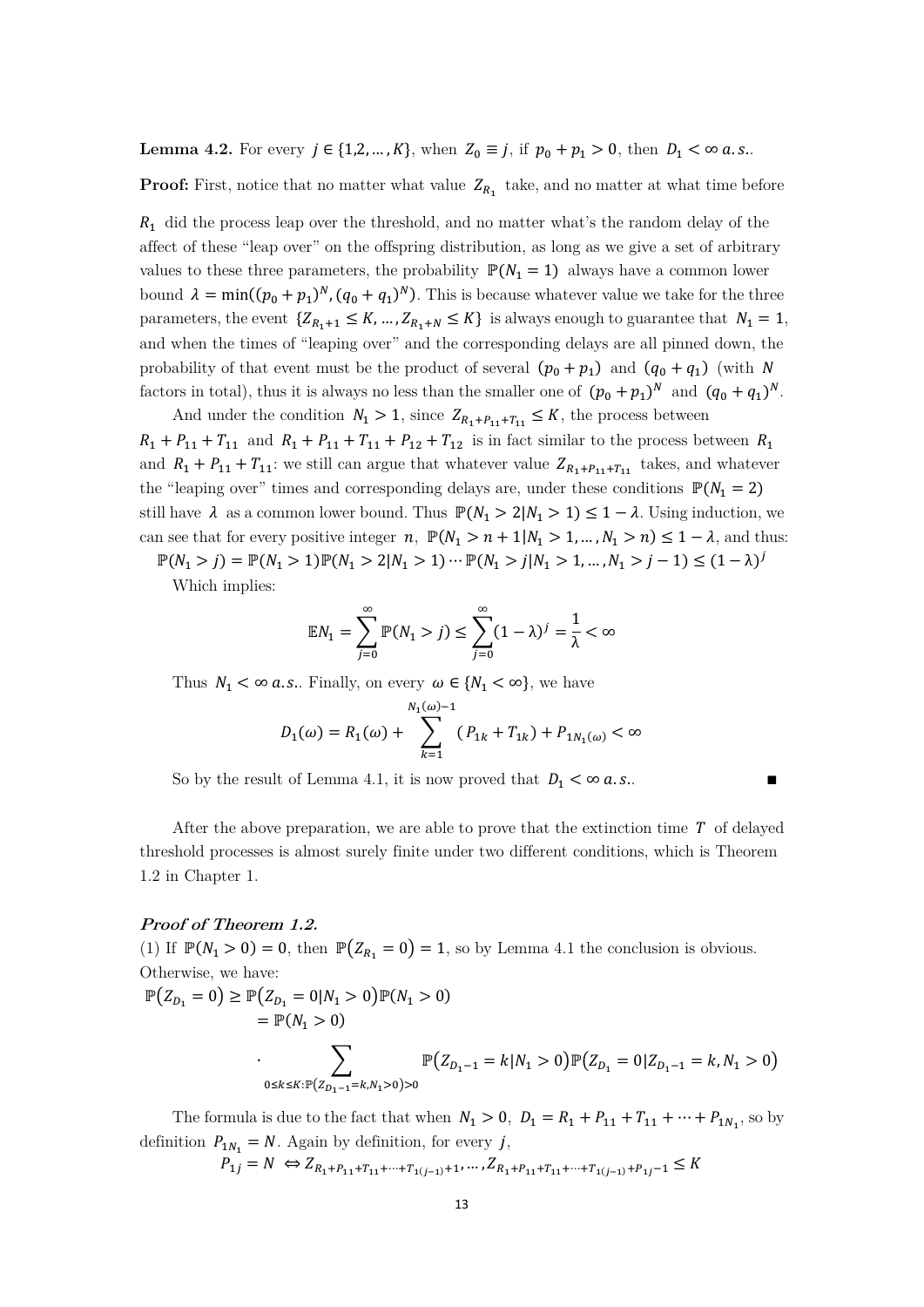Thus  $Z_{D_1-1}$  must take value in integers from 0 to K. When  $p_0 > 0$ , for every k such that  $0 \le k \le K$  and  $\mathbb{P}(Z_{D_1-1} = k, N_1 > 0) > 0$  (under the condition  $\mathbb{P}(N_1 > 0) > 0$ , such a  $k$  must exist), we have:

$$
\mathbb{P}(Z_{D_1} = 0 | Z_{D_1-1} = k, N_1 > 0)
$$
  
=  $\mathbb{P}((Z_{D_1} = 0 | Z_{D_1-1} = k, N_1 > 0) | \mathbf{1}_A(D_1 - 1) = 1) \mathbb{P}(\mathbf{1}_A(D_1 - 1) = 1)$   
+  $\mathbb{P}((Z_{D_1} = 0 | Z_{D_1-1} = k, N_1 > 0) | \mathbf{1}_A(D_1 - 1) = 0) \mathbb{P}(\mathbf{1}_A(D_1 - 1) = 0)$   
=  $q_0^k \mathbb{P}(\mathbf{1}_A(D_1 - 1) = 1) + p_0^k \mathbb{P}(\mathbf{1}_A(D_1 - 1) = 0) > 0$ 

And thus

 $\mathbb{P}(Z_{D_1} = 0) \geq \mathbb{P}(N_1 > 0)$ 

$$
\cdot \sum_{0 \leq k \leq K: \mathbb{P}\left(Z_{D_1-1} = k, N_1 > 0\right) > 0} \mathbb{P}\left(Z_{D_1-1} = k | N_1 > 0\right) \mathbb{P}\left(Z_{D_1} = 0 | Z_{D_1-1} = k, N_1 > 0\right)
$$

$$
=:\gamma>0.
$$

Under the condition  $Z_{D_1} > 0$ , when  $N_1 > 0$ ,  $\forall n \in \mathbb{N}$ , by definition we know  $p_{D_1+n}(R_1 +$  $P_{11} + T_{11} + \cdots + T_{1(N_1-1)}$  is true (noticing  $P_{1N_1} = N$ ). Meanwhile, from  $R_1 + P_{11} + \cdots$ 

 $T_{1(N_1-1)}$  to  $D_1$  the whole process did not leap over the threshold, thus starting from time  $D_1$ ,

as long as the process does not leap over the threshold, the offspring distribution of  $Z_n$ remains the inner supercritical distribution. Also noticing  $Z_{D_1} \leq K$ , we can conclude that  $(Z_{D_1+n})_{n\in\mathbb{N}}$  is a new delayed threshold process, having the same offspring distribution with the original process and independent with it. Therefore, on this new process, we can define random variables  $R_2, P_{2j}, T_{2j}, N_2, D_2$  in a manner similar to Definition 4.1 (if  $Z_{D_1} = 0$ , then all these are defined to be 0). Noticing that in the above argument,  $\gamma$  is in fact the common lower bound of  $\mathbb{P}(Z_{D_1} = 0)$  under all conditions  $Z_0 = j$ , we get:  $\mathbb{P}(Z_{D_1+D_2} > 0 | Z_{D_1} > 0) \leq 1 - \gamma < 1$ 

And thus  $\mathbb{P}(Z_{D_1} > 0, Z_{D_1 + D_2} > 0) \le (1 - \gamma)^2$ . Continuing like this, we define  $R_n, ..., D_n$ , and let  $N^* = \min\{n: Z_{D_1+\cdots+D_n} = 0\}$ . Using the property that every period of the process (from 0 to  $D_1$ , from  $D_1$  to  $D_2$ ...) are all mutually independent, we have:

$$
\mathbb{E} N^* = \sum_{n=0}^{\infty} \mathbb{P}(N^* > n) = 1 + \sum_{n=1}^{\infty} \mathbb{P}\left(Z_{D_1} > 0, \ldots, Z_{D_1 + \cdots + D_n} > 0\right) \le \sum_{n=0}^{\infty} (1 - \gamma)^n = \frac{1}{\gamma} < \infty
$$

Thus  $N^* < \infty$  *a.s.*. Finally, using the conclusion of Lemma 4.2, on every  $\omega \in \{N^* < \infty\}$ we have:

$$
T(\omega) \le \sum_{n=0}^{N^*(\omega)} D_n(\omega) < \infty.
$$

(2) The procedure of the proof does not differs much from the one above, though for  $0 \le k \le K$  such that  $\mathbb{P}(Z_{p,-1} = k, N_1 > 0) > 0$ , since  $p_0 > 0$  no longer necessarily holds, we need to use other methods to prove that  $\mathbb{P}(Z_{D_1} = 0 | Z_{D_1-1} = k, N_1 > 0) > 0$ .

Notice that under the condition of (2) we have  $N = C$ . When  $N_1 > 0$ , it can be first implied that  $p_{D_1-1}(R_1 + P_{11} + T_{11} + \cdots + P_{1(N_1-1)})$  holds, because from  $P_{1N_1} = C$  and

 $T_{1(N_1-1)} \geq 1$  we know: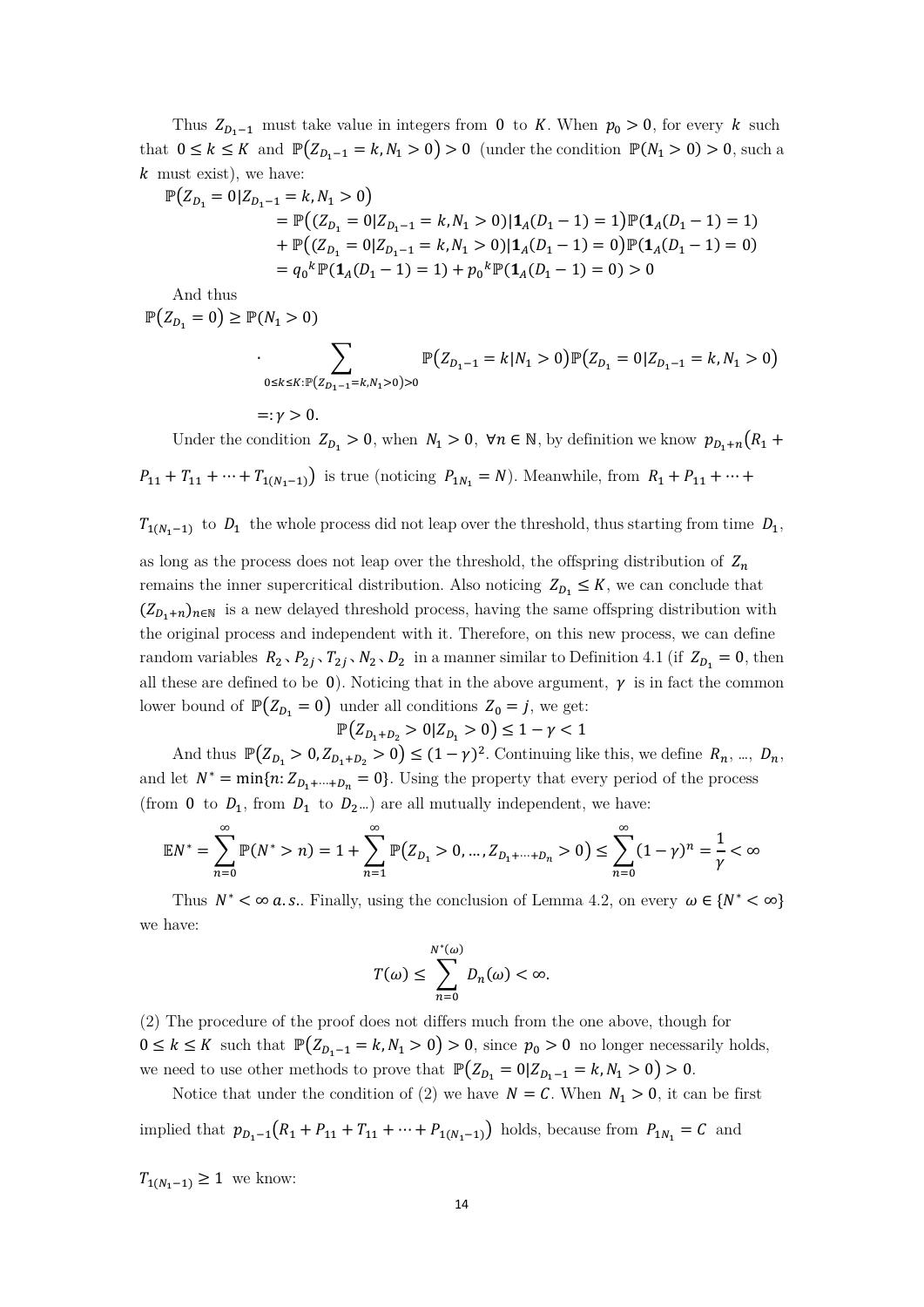$$
R_1 + P_{11} + T_{11} + \dots + P_{1(N_1 - 1)} + C \le R_1 + P_{11} + T_{11} + \dots + P_{1(N_1 - 1)} + T_{1(N_1 - 1)} + C - 1
$$
  
=  $D_1 - 1$ .

Next, for every  $k > R_1 + P_{11} + T_{11} + \cdots + P_{1(N_1-1)}$ , the only value for  $p_{D_1-1}(k)$  to

possibly hold is  $R_1 + P_{11} + T_{11} + \cdots + P_{1(N_1-1)} + T_{1(N_1-1)}$ , but this is also impossible, because

$$
R_1 + P_{11} + T_{11} + \dots + P_{1(N_1 - 1)} + T_{1(N_1 - 1)} + C = D_1 > D_1 - 1.
$$

And thus  $\max\{0 \le k \le (D_1 - 1) - 1: p_{D_1 - 1}(k)\} = R_1 + P_{11} + T_{11} + \dots + P_{1(N_1 - 1)}$ , so

$$
1_A(D_1-1)=1\ a.s.
$$

Hence  $\mathbb{P}(Z_{D_1} = 0 | Z_{D_1-1} = k, N_1 > 0) = q_0^k > 0$ . The remaining proof is same with(1).

At the beginning of this chapter, we have already mentioned that delayed threshold processes do not have the Markov property, so we are not able to prove that  $(Z_n)_{n\in\mathbb{N}}$  must converge either to  $0$  or to  $\infty$  by the Markov property. Therefore, when the conditions of Theorem 1.2 do not hold, we could not deny the possibility that under some circumstances, a delayed threshold process may infinitely leap over the threshold, neither extinct nor explode.

Theorem 1.3 further gives a set of conditions for  $ET$  to be finite. Now we prove it.

#### **Proof of Theorem 1.3.** First we assume that

$$
\int_0^1 \frac{1-s}{g(s)-s} ds < \infty
$$

Consider  $Y_1$  and  $Y_2$  defined in the proof of Lemma 4.1.  $Y_1$  has the same distribution with  $T_1$  in Lemma 3.1, thus  $\mathbb{E}(Y_1|Z_0 = j) < \infty$ . For  $Y_2$ , let  $\tau$  be the extinction time of a branching process with offspring distribution  $(q_i)_{i\in\mathbb{N}}$ , then by Lemma 2.6  $\mathbb{E}\tau < \infty$ . Meanwhile, on  $\{Y_2 > N\}$ , by the deduction in Lemma 4.1 we know  $(Z_{Y_1+N+n})_{n\in\mathbb{N}}$  is a branching process with offspring distribution  $(q_i)_{i\in\mathbb{N}}$ , thus on any  $\{Z_0 = j\}$  we all have:  $\mathbb{E}\big(Y_2\big|Z_{Y_1+N}=k\big)\leq \mathbb{E}\big(\max(\tau_1,\ldots,\tau_k)\big|Z_{Y_1+N}=k\big)\leq \mathbb{E}\big(\tau_1+\cdots+\tau_k\big|Z_{Y_1+N}=k\big)=k\mathbb{E}\tau<\infty$ 

And therefore on  $\{Y_2 > N\}$  we have: (let  $S = \sup\{i : p_i > 0\}$ )

$$
\mathbb{E}Y_2 = \sum_{k=K+1}^{\infty} \mathbb{P}(Z_{Y_1+N} = k) \mathbb{E}(Y_2 | Z_{Y_1+N} = k)
$$
  

$$
\leq \max_{0 \leq i \leq K \times S^N : \mathbb{P}(Z_{Y_1+N-1} = i) > 0} \sum_{k=K+1}^{\infty} \mathbb{P}(Z_{Y_1+N} = k | Z_{Y_1+N-1} = i) k \mathbb{E} \tau
$$
  

$$
\leq K S^N M \mathbb{E} \tau < \infty
$$

In the last inequality above,  $M < \infty$  can be implied from  $S < \infty$ . Thus  $\mathbb{E}R_1 = \mathbb{E}Y_1 +$  $EY_2 < \infty$ . By the same method through which we expanded  $EY_2$ , we can prove that  $ET_{1j} < \infty$ . Then by noticing  $\mathbb{E} P_{1i} \leq N$ , we know that there is a common upper bound C for every  $\mathbb{E}(P_{1i} + T_{1i})$ . Since  $\mathbb{E}N_1 < \infty$ , by applying Wald's equation, we obtain:

$$
\mathbb{E}D_1 = \mathbb{E}R_1 + \mathbb{E}\sum_{k=1}^{N_1 - 1} (P_{1k} + T_{1k}) + \mathbb{E}P_{1N_1} \le \mathbb{E}R_1 + \mathbb{E}(N_1 - 1)C + \mathbb{E}P_{1N_1} < \infty
$$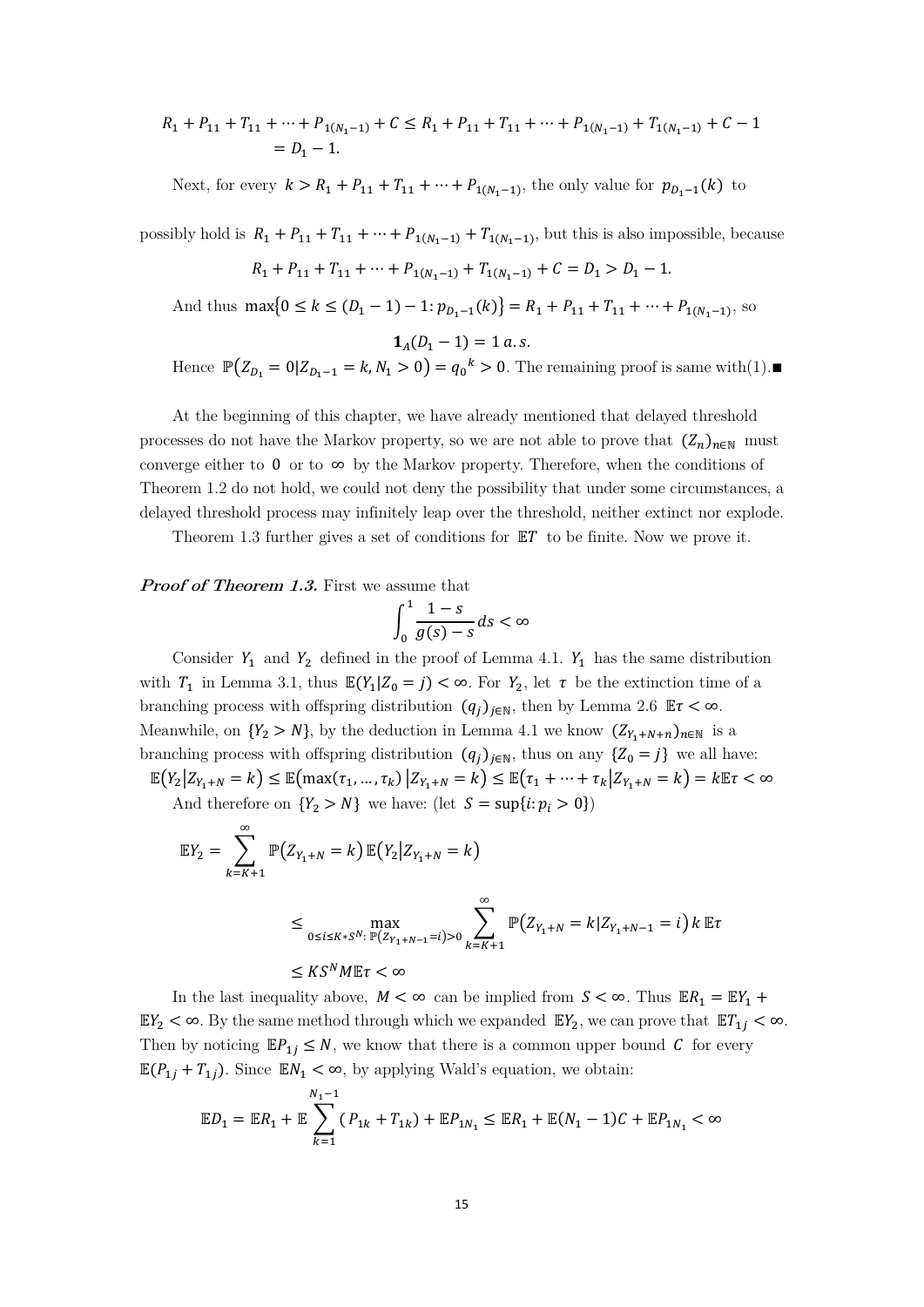Thus  $\mathbb{E}D_1 < \infty$  holds under any condition  $\{Z_0 = j\}$ . So by the property that  $(Z_{D_1+\cdots+D_k+n})_{n\in\mathbb{N}}$  is independent with  $(Z_n)_{n\in\mathbb{N}}$ , we know there is a common upper bound for all  $ED_n$ :

$$
C' := \max_{1 \le j \le K} \mathbb{E}(D_1 | Z_0 = j) < \infty
$$

Noticing  $EN^* < \infty$ , applying Wald's equation again will yield the first result of this theorem:

$$
\mathbb{E}T \le \mathbb{E}\sum_{n=0}^{N^*} D_n = \mathbb{E}\left(\sum_{n=0}^{N^*} \mathbb{E}D_n\right) \le \mathbb{E}N^*C' < \infty
$$

Next, we assume that

$$
\int_0^1 \frac{1-s}{g(s)-s} ds = \infty
$$

Due to the restriction that  $p_0 = 0$ , the whole process will only be able to die out when the offspring distribution is the outer one. We use the method of embedding a critical branching process  $(\zeta_n)_{n\in\mathbb{N}}$  into  $(Z_n)_{n\in\mathbb{N}}$  to prove that under any condition  $\{Z_0 = j\}$  we all have  $\mathbb{E}T = \infty$ .

Consider the time  $\varrho_1$  when the offspring distribution turns into the outer distribution for the first time. Among the particles in  $Z_{\varrho_1}$ , we randomly choose a particle to be the root  $\zeta_0$  of  $(\zeta_n)_{n\in\mathbb{N}}$ ; starting from this moment to the moment  $\varrho_2$  that the offspring distribution returns to the inner distribution (or the whole process extincts), we let the value of  $(\zeta_n)_{n\in\mathbb{N}}$ be euqal to the corresponding generations of the sub-Galton-Watson tree evolved from  $\zeta_0$ . If  $Z_{\varrho_2} > 0$ , then we wait until the moment  $\varrho_3$  when the offspring distribution changes again to the outer distribution. Let  $\zeta_{\varrho_2-\varrho_1} = j$ . In  $Z_{\varrho_3}$  we randomly choose j particles as the particles of  $\zeta_{\rho_2-\rho_1}$ , and until the moment  $\rho_4$  when the offspring distribution returns back again to the inner distribution (or the process extincts), we define  $(\zeta_n)_{n\in\mathbb{N}}$  as the sum of the particle number in the corresponding generations of the sub-Galton-Watson tree generated by these  $j$  particles.

Continuing like this, we enbedded a critical process with offspring distribution  $(q_i)_{i\in\mathbb{N}}$ into the original process. If we let the extinction time of  $(\zeta_n)_{n\in\mathbb{N}}$  be T', then obviously  $T \geq T'$ . By Lemma 2.6, under the conditions of this theorem,  $ET' = \infty$ , and thus  $ET = \infty$ .

At the end of this chapter, we generalize Theorem 1.1, which is proved in Chapter 3, to a limit theorem for delayed threshold processes. This result (Theorem 1.4) shows that, although influenced by both the threshold and the delay (which we assume to be constant in this theorem), the rate of convergence of  $\mathbb{P}(Z_n > 0)$  in a delayed threshold process is still similar to a subcritical branching process: exponentially rapid.

**Proof of Theorem 1.4.** The idea and many technical details of this proof is similar to Theorem 1.1, so we omit some explanation of the details.

In the proof of Theorem 1.1 we proved that under condition  $(2)$ , on  $[0,1)$  we have  $f(s) < g(s)$ . When  $X = C a.s.$  and  $Z_0 = 1, n \ge C + 1$ , we can expand the PGF  $h_n(s)$  of  $Z_n$  as below:

$$
h_n(s) = \mathbb{E}(f(s)^{Z_{n-1}}; Z_{n-C-1} \le K) + \mathbb{E}(g(s)^{Z_{n-1}}; Z_{n-C-1} > K)
$$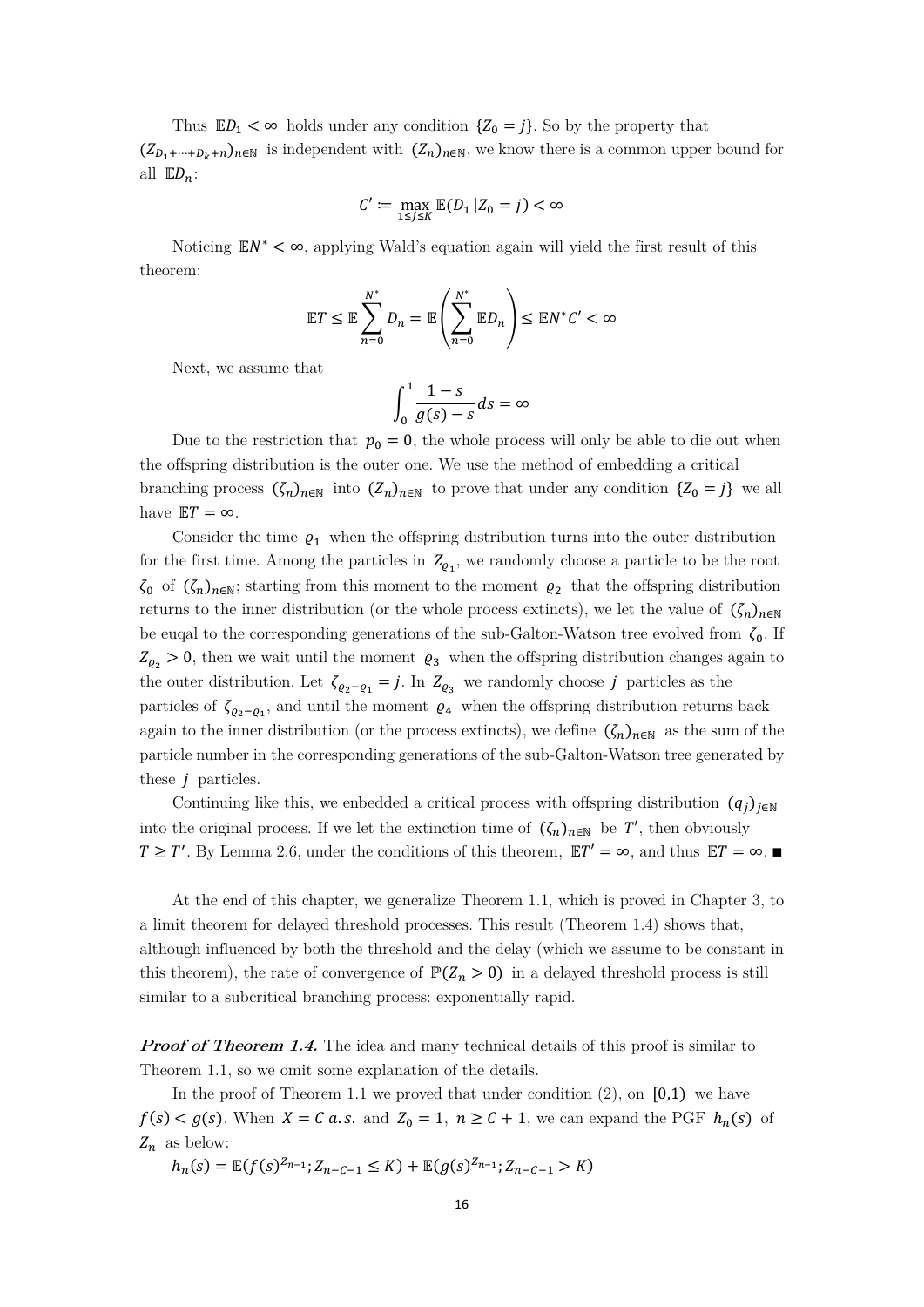$$
\langle \mathbb{E}(g(s)^{Z_{n-1}}; Z_{n-1} \leq K) + \mathbb{E}(g(s)^{Z_{n-1}}; Z_{n-1} > K) = \mathbb{E}(g(s)^{Z_{n-1}}) = g^{(n)}(s)
$$

Where the first equation can be proved similar with Theorem 1.1. Also notice that when  $n \leq C$ ,  $h_n(s) \equiv f^{(n)}(s) < g^{(n)}(s)$ , we thus know that for every positive integer  $n$ , we have  $\mathbb{P}(Z_n > 0) = h_n(0) < g^{(n)}(0) = \mathbb{P}(\zeta_n > 0)$ , where  $(\zeta_n)_{n \in \mathbb{N}}$  is a simple branching process with  $Z_n$ 's outer distribution as its offspring distribution. Hence similar to Theorem 1.1, under condition (1) we can get:

$$
\liminf_{n \to \infty} \frac{\mathbb{P}(Z_n > 0)}{m^n} > 0
$$

Meanwhile, condition (4) guarantees that for every integer  $n \geq 2$ ,

$$
C := \max_{1 \le i \le K} \mathbb{E}\big(D_n | Z_{D_1 + \dots + D_{n-1}} = i\big) < \infty
$$

This is because there always exists an A large enough such that on  $\{D_n > A\}$ ,  $\exp(\theta(D_2)) > D_2$  is always true. If we further define  $S_n = T_1 + D_1 + \cdots + T_n + D_n$  and  $\varphi(\theta) = \max_{1 \le i \le K} \varphi_i(\theta)$ , then similar with Theorem 1.1, we obtain:

$$
e^{2\theta nC} \mathbb{P}(S_n > 2nC) \le \varphi(\theta)^n
$$
  

$$
\mathbb{P}(S_n > 2nC) \le e^{-n(2C\theta - \log \varphi(\theta))}
$$

The remaining proof is almost identical with Theorem 1.1, so we omit it. The final conclusion is that, there exists a positive constant  $a = (\sqrt[M]{2}(1 - \gamma))^{1/2C}$  (where M is large enough and  $\gamma$  is the constant defined in the proof of Theorem 1.2), such that

$$
\limsup_{n\to\infty}\frac{\mathbb{P}(Z_n>0)}{a^n}<\infty
$$

This proves the theorem.

# **5 Properties of continuous time Markovian threshold processes**

In the two chapters above, we studied simple and delayed discrete time threshold processes. In this chapter we generalize threshold processes from another perspective, which is changing the process from discrete time into continuous time, and discuss problems like whether the extinction time is finite. We only study continuous threshold processes which remain their Markov property, which are called coutinuous time Markovian threshold processes (in short, continuous threshold processes). The charasteristic of these processes is that the time period between two transitions is exponentially distributed.

First, we use the infinitesimal method to give the definition of continuous time Markovian branching processes (in short, continuous branching processes):

**Definition 5.1.** Let  $0 < a < \infty$  be a constant,  $(p_i)_{i \in \mathbb{N}}$  a distribution, and  $M = \sum_{i=1}^{\infty} i p_i \in$  $(0, \infty)$ . Also let  $\{\zeta(t): t \geq 0\}$  be a continuous time, time-homogeneous Markov chain on probability space  $(0, \mathcal{F}, \mathbb{P})$  and state space N.  $P_{ij}(t) \coloneqq \mathbb{P}(\zeta(t) = j | \zeta(0) = i), \ \zeta(0) \equiv j \in$  $\mathbb{N}^*$ . If when  $t \to 0$  we have:

$$
P_{ij}(t) = \begin{cases} i a p_{j-i+1}t + o(t), \text{ when } j \ge i-1, j \ne i; \\ 1 - i a t + o(t), \text{ when } j = i; \\ o(t), \text{ when } j < i-1. \end{cases}
$$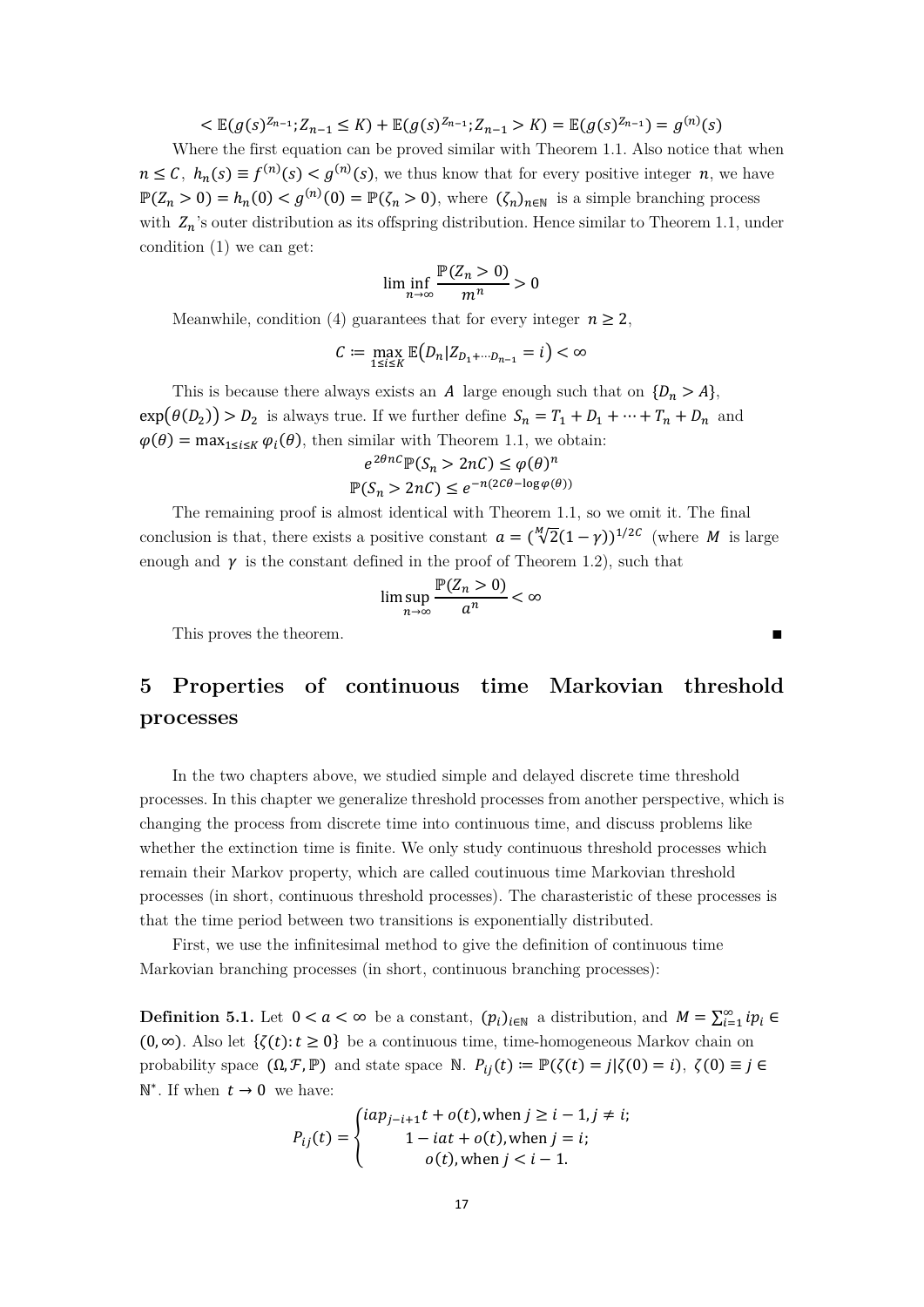Then we call  $\{\zeta(t)\colon t\geq 0\}$  a continuous branching process, and  $(p_i)_{i\in\mathbb{N}}$  its offspring distribution.

The definition above actually only defined the Q-matrix (transition rate matrix) Q. This matrix determines the transition probability function  $P_{ij}(t)$  (transition probability matrix  $\mathbb{P}(t)$  by the following two equivalent equations, known as the Kolmogorov backward and forward equation:

$$
\begin{cases}\n\frac{d}{dt}\mathbb{P}(t) = \mathbb{Q}\mathbb{P}(t) & \text{(backward equation)}\\
\frac{d}{dt}\mathbb{P}(t) = \mathbb{P}(t)\mathbb{Q} & \text{(forward equation)}\n\end{cases}
$$

The boundary condition is  $\mathbb{P}_{ij}(0+) = E$ , where E is the unit matrix having the same size with  $\mathbb{Q}$ , and if  $\mathbb{Q}$  has countably infinite rows, then E is also a countably infinite unit matrix.

The solution of the two equations exists in most cases, but if not bounded by any other conditions, there may exist solutions such that  $\sum_{j\in\mathbb{N}} P_{ij}(t) < 1$ , which means that the Markov chain transferred infinitely many times in a finite time period  $t$ , a phenomenon known as explosion. Thus from such solutions we could not really construct a correspoding Markov chain. On the other hand, if the backward (or forward) equation has a unique solution such that  $\sum_{j \in \mathbb{N}} P_{ij}(t) = 1$  for every  $t \ge 0$  and  $i, j \in \mathbb{N}$ , then we can imply that there exists a unique continuous time Markov chain with  $P_{ij}(t)$  as its transition probability function. The proof can be found in [7]. However, for continuous branching processes, the restriction  $\sum_{i=1}^{\infty} i p_i < \infty$  in Definition 5.1 is a sufficient condition for the backward equation to have a unique, non-exploding solution. This is proved in [9]. Hence, the continuous time Markov chain described in Definition 5.1 always exists.

**Lemma 5.1.** For a continuous branching process  $\{\zeta(t): t \geq 0\}$  and any  $\delta > 0$ , the sequence  $(\zeta_n)_{n\in\mathbb{N}} \coloneqq (\zeta(n\delta))_{n\in\mathbb{N}}$  is always a discrete branching process (called the embedded branching process), and has  $F(s) = \sum_{k=0}^{\infty} P_{1k}(\delta) s^k$  as its offspring distribution's PGF. This offspring distribution has an expectation  $m' = e^{a(M-1)\delta}$  (where M is the expectation of the continuous time offspring distribution), so  $m'$  and  $M$  has the same order relation with 1. **Proof:** See [2, pp.106-111].

**Lemma 5.2.** Let  $\{\zeta(t): t \geq 0\}$  be a continuous branching process with offspring distribution  $(p_i)_{i\in\mathbb{N}}$ , and  $f(s)$  is the PGF of the offspring distribution. Define

$$
A = \{ \omega \in \Omega : t \to \infty \mathbb{H} \zeta(t, \omega) \to \infty \}
$$

$$
B = \{ \omega \in \Omega : t \to \infty \mathbb{H} \zeta(t, \omega) \to 0 \}
$$

Then  $\mathbb{P}(A \cup B) = 1$ ,  $\mathbb{P}(B) = q$ , where q is the only fixed point of  $f(s)$  which is not equal to 1.

**Proof:** See [2, pp.107-108].

Definition 1.4 in Chapter 1 used an infinitesimal method similar with Definition 5.1 to define continuous time threshold processes. Our first task here is to prove that the corresponding Kolmogorov backward equations of Definition 1.4 has a unique non-exploding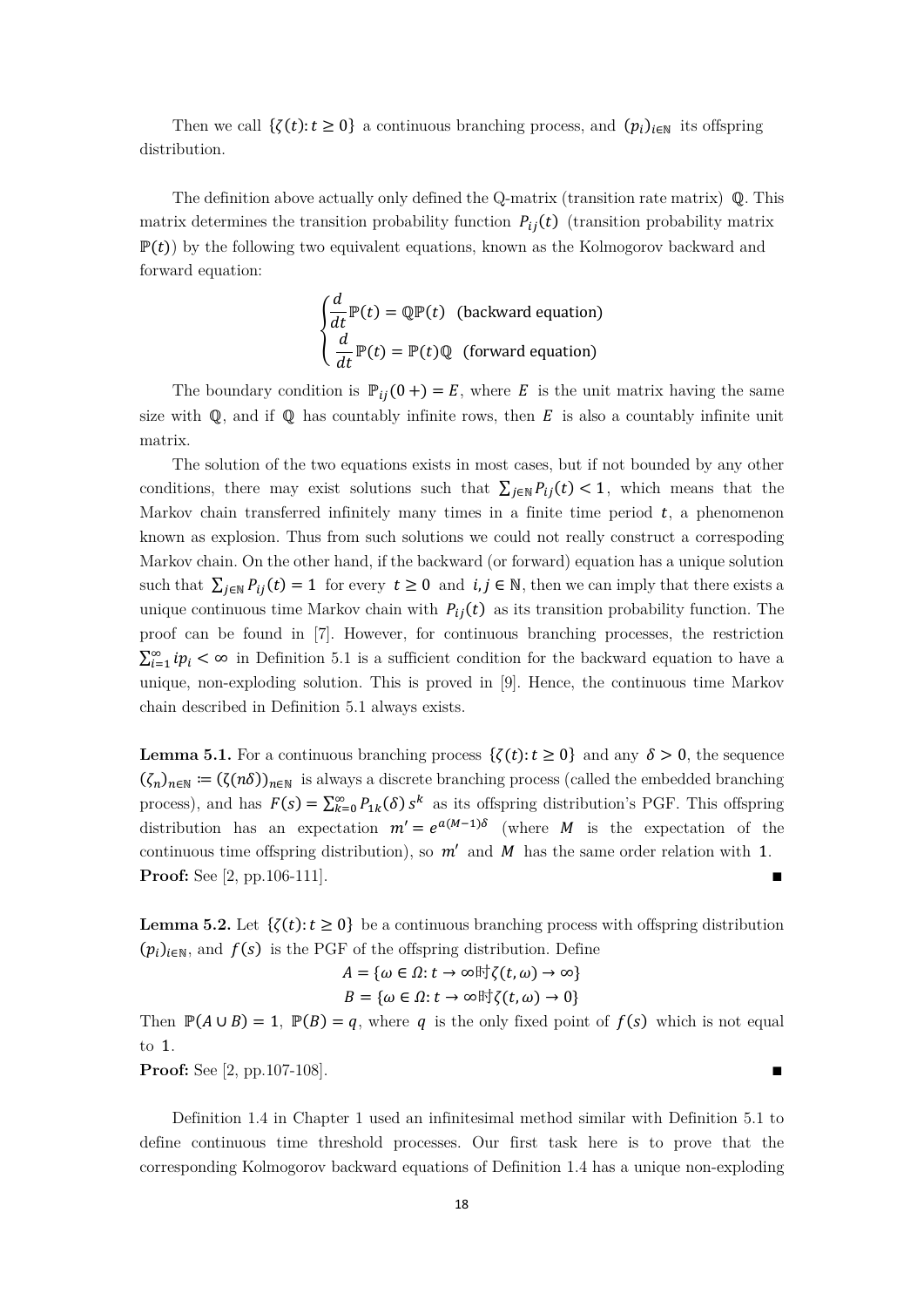solution, just like Definition 5.1 does. In fact, this is not easier than proving the properties of continuous threshold processes. First, through the following Lemma 5.3, we give an equivalent condition for the corresponding backward equations of a Q-matrix to uniquely exist:

**Lemma 5.3.** Define the embedded discrete Markov chain  $(X_n)_{n\in\mathbb{N}}$  of a Q-matrix  $(q_{ij})$  as a chain having

$$
p_{ij} = \begin{cases} \n-q_{ij}/q_{ii}, \text{ when } i \neq j, q_{ii} \neq 0; \\
0, \text{ when } i = j, q_{ii} \neq 0 \text{ or } i \neq j, q_{ii} = 0; \\
1, \text{ when } i = j, q_{ii} = 0.\n\end{cases}
$$

as its transition probability from state *i* to *j*, and having a probability distribution  $\pi(x)$ strictly greater than 0 on the whole state space  $\mathcal S$  as its initial distribution. Also define a sequence  $(\tau_n)_{n\in\mathbb{N}}$  of r.v.'s (called the waiting time) that, under the condition of sequence  $(X_n)_{n\in\mathbb{N}}$ , are exponentially distributed and mutually independent, with  $\tau_k$  having expectation  $-\frac{1}{q_{X_k X_k}}$ . Also define the jump times  $N(t)$  at time t:

$$
N(t) = \begin{cases} \min\{n \ge 0 : \tau_0 + \dots + \tau_n > t\}, \text{when } \sum_{i=0}^{\infty} \tau_i > t; \\ \infty, \text{otherwise} \end{cases}
$$

Then: (1) The corresponding Kolmogorov backward equation of Q-matrix  $(q_{ij})$  has a solution  $P^*_{ij}(t)$ , such that for every  $t \geq 0$ ,  $i, j \in \mathbb{N}$ , there holds  $\sum_{j \in \mathbb{N}} P^*_{ij}(t) \leq 1$ , and if the equality sign always holds, then this solution is the unique solution of the backward equation; (2) The equivalent condition for  $\sum_{j\in\mathbb{N}}P^*_{ij}(t)=1$  to hold for every  $t\geq 0, i,j\in\mathbb{N}$  is that:  $\forall t \geq 0, N(t) < \infty a.s..$ 

**Remark.** The enbedded discrete Markov chain of a continuous time chain is defined as the embedded discrete Markov chain of its Q-matrix.

**Proof:** See [7, pp.71-75]. ■

By Definition 1.4, the transition probability of the embedded discrete Markov chain of a continuous threshold process is:

$$
p_{ij} = \begin{cases} -\frac{i a p_{j-i+1}}{-i a} = p_{j-i+1}, \text{ when } j \ge i-1, j \ne i, i \le K; \\ -\frac{i a q_{j-i+1}}{-i a} = q_{j-i+1}, \text{ when } j \ge i-1, j \ne i, i > K; \\ 0, \text{ when } j < i-1 \text{ or } j = i. \end{cases}
$$

We can see that the transition probability of  $(X_n)_{n\in\mathbb{N}}$  when  $i \leq K$  is in fact identical with the embedded chain of a continuous branching process with offspring distribution  $(p_i)_{i\in\mathbb{N}}$ , and when  $i > K$ , identical with the embedded chain of a continuous branching process with offspring distribution  $(q_i)_{i\in\mathbb{N}}$ . Thus, the properties of these two simple embedded chains may help us to prove that  $N(t) < \infty a$ . s..

**Lemma 5.4.** Let  $\{\zeta(t): t \geq 0\}$  be a continuous branching process with offspring distribution  $(p_i)_{i\in\mathbb{N}}$ . Let  $T_1 = \inf\{t:\zeta(t) > K \text{ or } \zeta(t) = 0\}$ , then for every  $j \in \{1,2,...,K\}$ , we have  $\mathbb{P}(T_1 < \infty | \zeta(0) \equiv j) = 1.$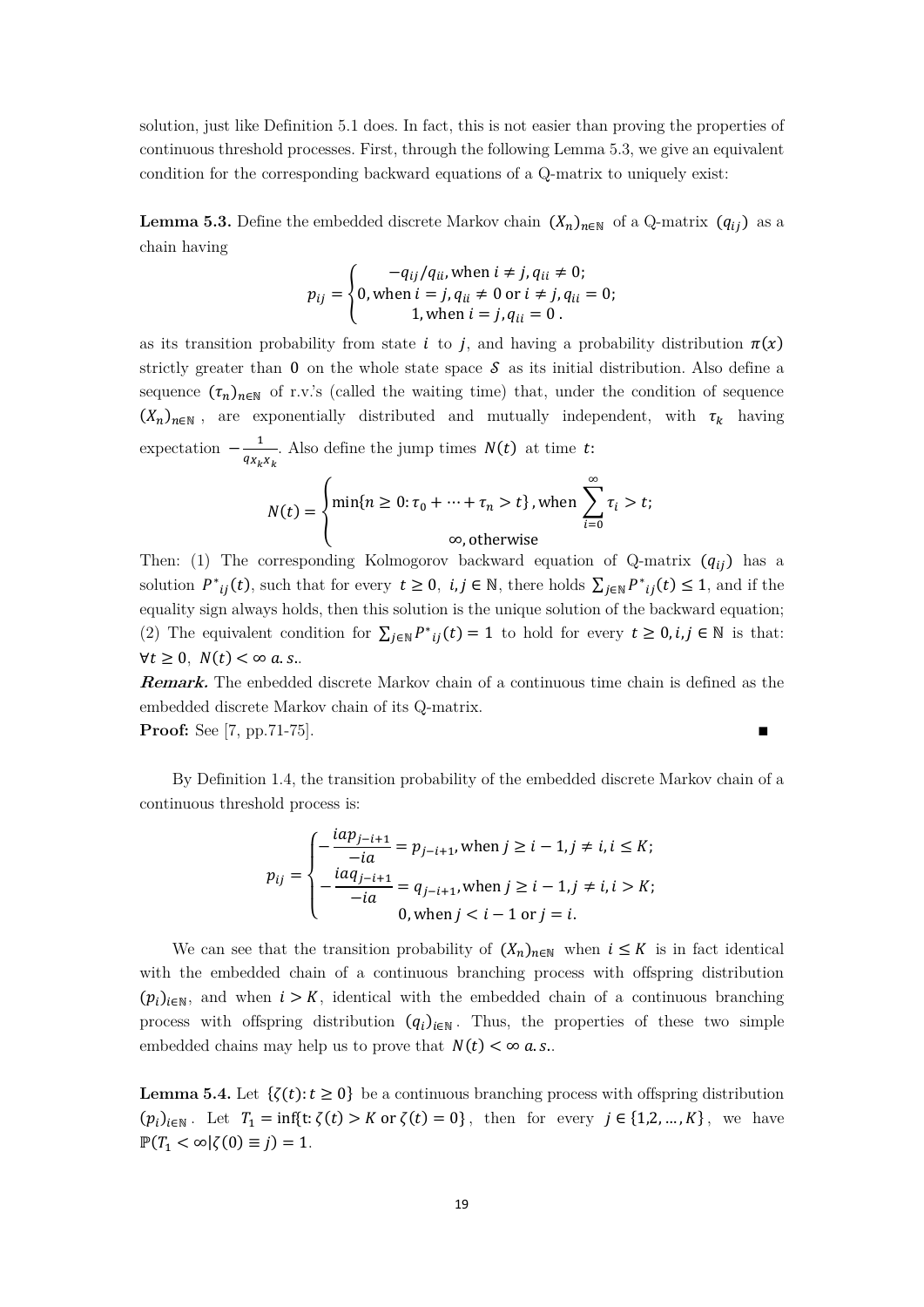**Proof:** We first prove this lemma when  $\zeta(0) \equiv 1$ . Using the definition in Lemma 5.2 of events A and B, we pick an arbitrary  $\delta > 0$  and construct an embedded discrete branching process  $\zeta_n = \zeta(n\delta)$  according to Lemma 5.1.

The extinction of  $\{\zeta(t): t \geq 0\}$  (event B) is equivalent to the extinction of  $(\zeta_n)_{n \in \mathbb{N}}$ . Meanwhile, the result of Lemma 5.1 shows that  $(\zeta_n)_{n\in\mathbb{N}}$  is still a supercritical branching process, so by Lemma 2.5, under the condition A, if we let  $F(s) = \sum_{k=0}^{\infty} P_{1k}(\delta) s^k$  (where  $P_{1k}(\delta)$  is the transition probability of  $\zeta(t)$ ), and  $\mathbb{P}(B) = q$ , then  $(\zeta_n)_{n \in \mathbb{N}}$  can be decomposed into the sum of a supercritical process  $(\zeta_n^{(A)})_{n\in\mathbb{N}}$  whose offspring distribution's PGF is  $\hat{F}(s) = (F((1-q)s + q) - q)/(1-q) = \sum_{i=0}^{\infty} \hat{p}_i s^i$  and a non-negative stochastic sequence  $(\bar{\zeta}_n)_{n\in\mathbb{N}}$ , where  $\sum_{i=0}^{\infty} i\hat{p}_i = \sum_{i=0}^{\infty} i p_i = M > 1$ . Thus  $\widehat{p}_1 < 1$ .

Since  $\widehat{p_0} = 0$ ,  $X_1 := \min\{n: \zeta_n^{(A)} > 0\}$  is geometrically distributed with parameter  $1 - \widehat{p_1} > 0$ , thus  $X_1 < \infty$  *a.s.* Let  $\zeta_{X_1}^{(A)} = k$ , if  $k \leq K$ , then further define  $X_2 = \min\{n: \zeta_{n+X_1}^{(A)} > k\}$ , which is geometrically distributed with parameter  $1 - \widehat{p_1}^k > 0$ . We also have  $X_2 < \infty$  *a.s.* Continuing like this, if  $\zeta_{X_1+X_2}^{(A)} \leq K$ , then further define  $X_3 < \infty$  a.s... This process will end with no more than K iterations before the stopping time  $T_1' = \min\{n: \zeta_n^{(A)} > K\}$ , because from the moment  $X_1 + \cdots + X_n$  to  $X_1 + \cdots + X_{n+1}$ , the value  $\zeta_n^{(A)}$  increased at least 1. Meanwhile, the value of  $\zeta_n$  is a sequence of values intercepted from the continuous process  $\{\zeta(t) : t \ge 0\}$ , thus  $T_1 \le T'_1$ , and therefore we have  $\mathbb{P}(T_1 < \infty | \zeta(0) \equiv 1, A) = 1.$ 

If  $p_0 = 0$ , then by Lemma 5.2 the event A occurs almost surely, so the argument above has already proved the lemma. While if  $p_0 > 0$ , under the condition of B, by Lemma 2.5,  $(\zeta_n)_{n\in\mathbb{N}}$  has the same distribution with a subcritical process with  $F^*(s) = F(sq)/q$  as its offspring distribution's PGF, so if we define  $T_1'' = \min\{n: \zeta_n = 0\}$ , then on B by Lemma 2.3 we have  $T_1'' < \infty$  a.s.. Similar to the case on A, on B we also have  $T_1 \leq T_1''$ . Summarizing, we get  $\mathbb{P}(T_1 < \infty | \zeta(0) \equiv 1) = 1$ .

Finally, under the condition  $\zeta(0) \equiv k > 1$ , we define the sub-process evolved from the j-th particle of  $\zeta(0)$  be  $\{\zeta^{(j)}(t): t \ge 0\}$ , and  $T_1' := \inf\{t: \zeta^{(j)}(t) > K \text{ or } \zeta^{(j)}(t) = 0\}$ . Then by the argument above,  $T_1' < \infty$  **a.s.** holds for every *j*. If there exists some  $1 \le j \le k$  such that  $\zeta^{(j)}(T_1^j) > K$ , then we certainly have  $T_1 \leq T_1^j < \infty$ ; otherwise, we have  $\max(T_1^1, ..., T_1^k) < \infty$ and  $\zeta(\max(T_1^1, ..., T_1^k)) = 0$ , which also implies  $T_1 \le \max(T_1^1, ..., T_1^k) < \infty$ .

**Proof of Theorem 1.5.** Consider the embedded discrete Markov chain  $(X_n)_{n\in\mathbb{N}}$  of a continuous threshold process. We will prove that under any initial value  $k$  (a positive integer), we always have  $\forall t \geq 0$ ,  $N(t) < \infty$  *a.s.*, and then by Lemma 5.3 we can obtain the conclusion of this theorem. First we define a set of stopping times:  $(N \geq 2$  is a positive integer)  $D := \min\{n: Y \leq K\}$ 

$$
D_0 := \min\{1, X_n \le K\}
$$
  
\n
$$
T_1 := \min\{n \ge R : X_n > K \text{ or } X_n = 0\}
$$
  
\n
$$
D_N := \min\{n \ge T_N : X_n \le K\}
$$
  
\n
$$
T_N := \min\{n \ge D_{N-1} : X_n > K \text{ or } X_n = 0\}
$$

From the moment 0 to  $D_0$ ,  $X_n$  and the corresponding waiting times  $\tau_0$ , …,  $\tau_{D_0-1}$  are respectively identically distributed with the embedded chain and its waiting times of a continuous branching process with initial value k and offspring distribution  $(q_i)_{i\in\mathbb{N}}$ . Because the Kolmogorov backward equation of this branching process has a unique non-exploding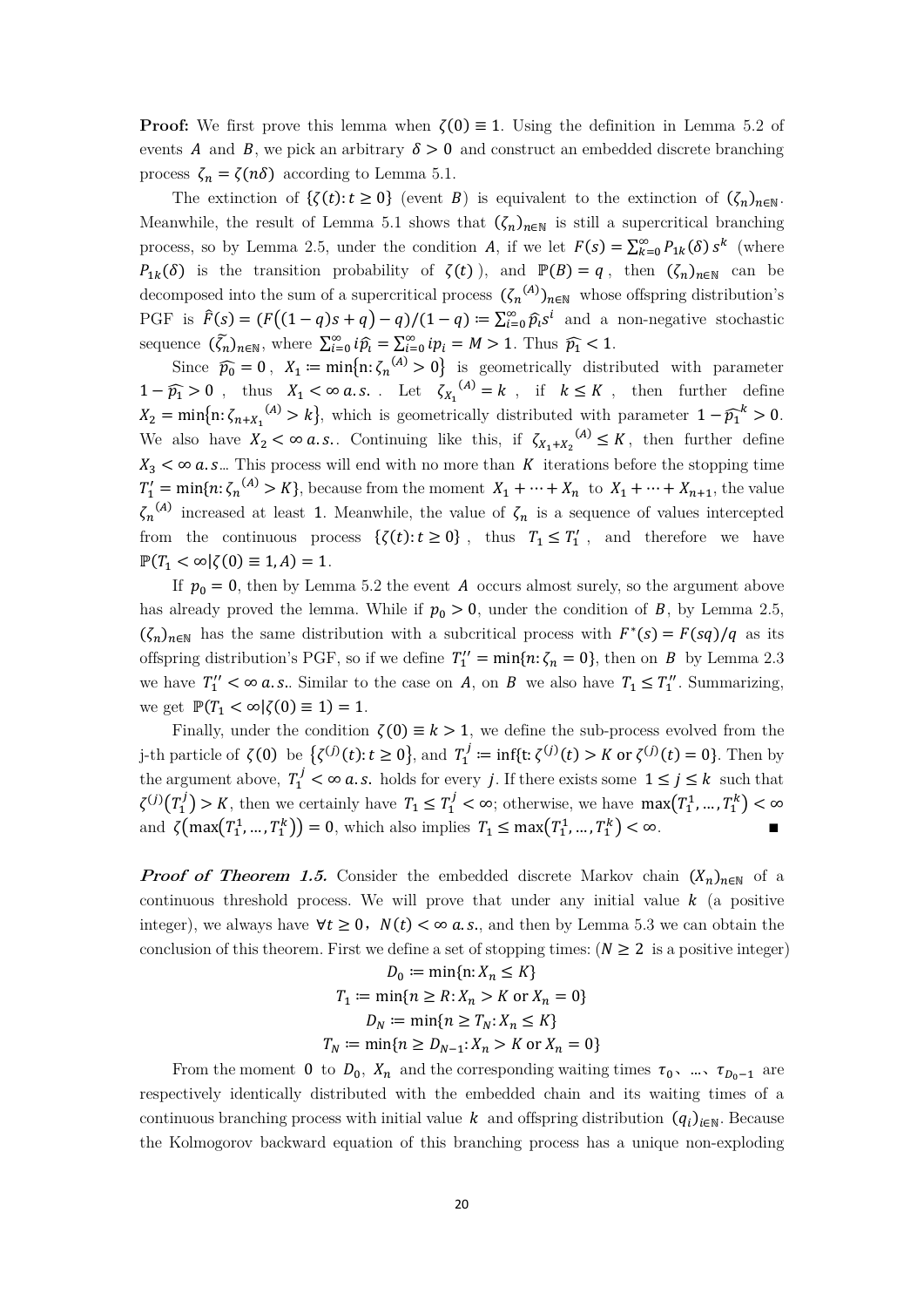solution, by Lemma 5.2 and 5.3 we know  $D_0 < \infty$  *a.s.*, and thus for any  $0 \le t \le \tau_0 + \cdots$  $\tau_{D_0-1}$ , we all have  $N(t) < \infty$  a.s..

Noticing that the  $(X_n)_{n\in\mathbb{N}}$  will decrease at most 1 on every jump, we must have  $X_{D_0} > 0$ . Then, using the strong Markov property of  $(X_n)_{n\in\mathbb{N}}$ , it can be seen that from the moment  $D_0$  to  $T_1$ , the chain  $X_n$  and the waiting times in the corresponding period are again identically distributed with the embedded chain and waiting times of a continuous branching process with  $X_{D_0}$  as its initial value and  $(p_i)_{i\in\mathbb{N}}$  as its offspring distribution. Thus its Kolmogorov backward equation also has a unique non-exploding solution. So using the result of Lemma 5.3 and Lemma 5.4, we know  $T_1 - D_0 < \infty$  *a.s.*, so for  $0 \le t \le \tau_0 + \cdots + \tau_{T_1-1}$ , there always holds  $N(t) < \infty$  a.s..

The two parts of argument above can be repeated: Assume that for some  $N$  we already know  $N(t) < \infty$  *a.s.* for all *t* such that  $0 \le t \le \tau_0 + \cdots + \tau_{(T_N)-1}$ . If  $X_{T_N} = 0$ , then the embedded chain  $(X_n)_{n\in\mathbb{N}}$  will not jump anymore after  $T_N$ , so it immediately follows that for any  $t \geq 0$ ,  $N(t) < \infty$  *a.s.*. If  $X_{T_N} > 0$ , then by Lemma 5.2, 5.3 and the strong Markov property, we can extend the range of t sastifying our condition to  $0 \le t \le \tau_0 + \cdots + \tau_{(D_N)-1}$ . Then since  $(X_n)_{n\in\mathbb{N}}$  decreases at most 1 on every jump, we still have  $X_{D_N} > 0$  (in fact,  $X_{D_N} = K \, a.s.$ ), so by Lemma 5.3, 5.4 and the strong Markov property, for every  $0 \le t \le \tau_0 +$  $\cdots + \tau_{(T_{n+1})-1}$  we have  $N(t) < \infty$  *a.s.*. By induction, we can thus conclude that for every N,  $N(t) < \infty$  a.s. holds for  $0 \le t \le \tau_0 + \cdots + \tau_{(T_N)-1}$ .

If  $\mathbb{P}(\forall n, X_{T_N} > 0) = 0$ , then the argument above has already proved the theorem. Otherwise, on  $\{\forall n, X_{T_N} > 0\}$  we still need to prove:

$$
\lim_{N\to\infty}\sum_{i=0}^{(T_N)-1}\tau_i=\infty\ a.s.
$$

To see this, notice two facts: first, for any natural number N,  $\tau_{D_N}$  is exponentially distributed with a parameter no larger than  $K$ , and the waiting times are mutually independent ; second, on  $\{\forall n, X_{T_N} > 0\}$  for every positive integer N we have  $T_N - D_{N-1} \ge 1$ . From the former fact we know:

$$
\mathbb{P}\left(\sum_{N=0}^{\infty} \tau_{D_N} < \infty\right) \le \mathbb{P}\left(\lim_{N \to \infty} \tau_{D_N} = 0\right) \le \mathbb{P}\left(\exists M > 0, \forall N \ge M, \tau_{D_N} \le 1\right) = 0
$$

Thus the left-hand probability is equal to zero. Then by the second fact:

$$
\lim_{N \to \infty} \sum_{i=0}^{(T_N)-1} \tau_i \ge \sum_{N=0}^{\infty} \tau_{D_N} = \infty \text{ a.s.}
$$

So by applying Lemma 5.3, we can get the conclusion of this theorem.∎

After proving Theorem 1.5, we can study the properties of continuous threshold processes. We now give the proof of Theorem 1.6, which uses the tool of embedded chains developed above.

#### **Proof of Theorem 1.6.**

(1) By Lemma 5.4 we know, when  $p_0 = 0$ ,  $T_1 := \inf\{t: Z(t) > K \text{ or } Z(t) = 0\}$  is almost surely finite (before the moment  $T_1$ ,  $Z(t)$  is identically distributed with the continuous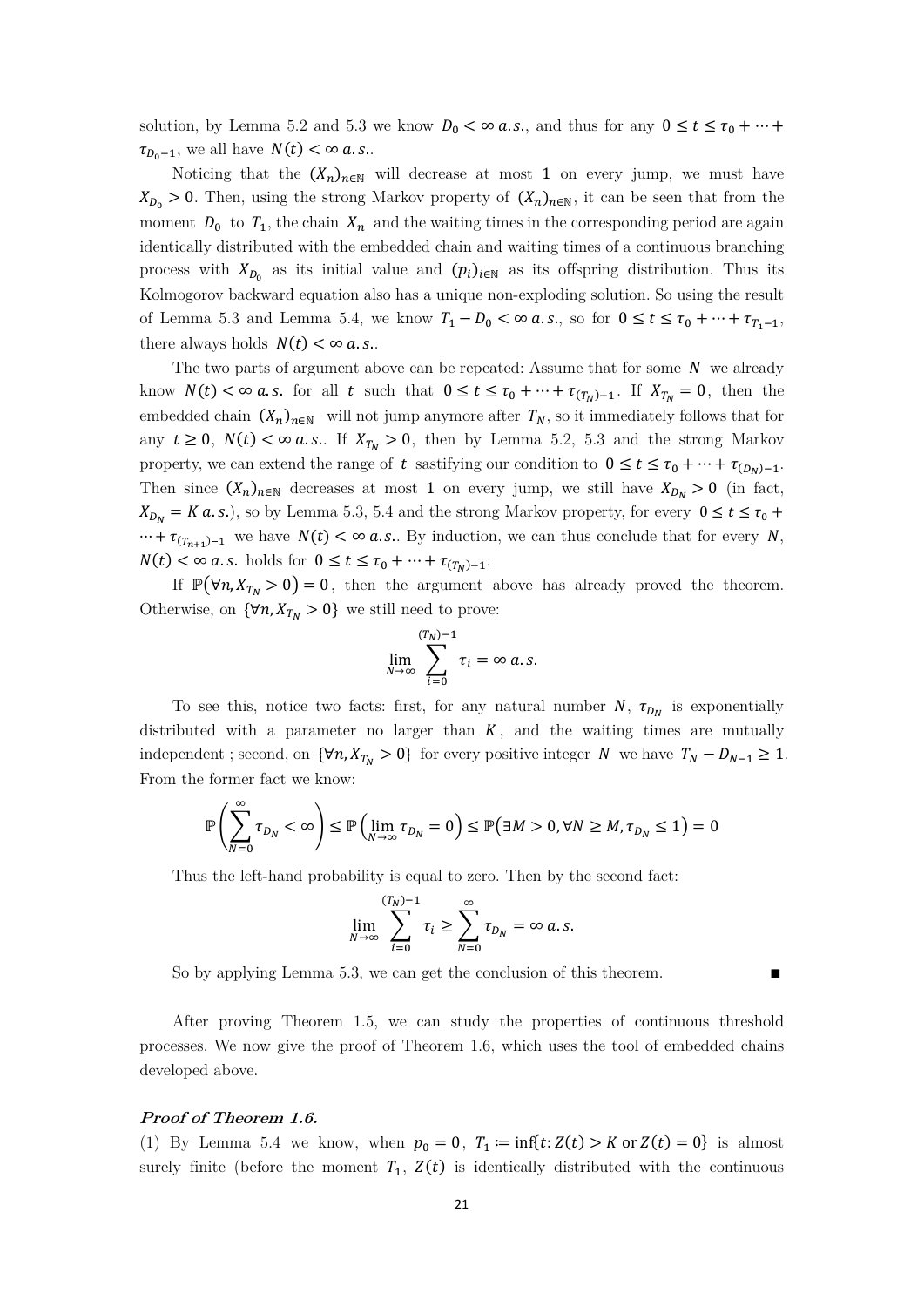branching process in Lemma 5.4), and  $Z(T_1) > K a.s$ . From the Markov property, we further know that after  $T_1$ ,  $Z(t)$  is identically distributed with a continuous branching process independent from the past process, with initial value  $Z(T_1)$  and offspring distribution  $(q_i)_{i\in\mathbb{N}}$ . From Lemma 5.2 we know that such a process extincts with probability 1, thus  $D_1 := \inf\{t > T_1: Z(t) \leq K\} < \infty \text{ a.s.}$ . Noticing that the transition probability of the embedded chain  $(X_n)_{n\in\mathbb{N}}$  of  $Z(t)$  determines that it decreases at most 1 on every jump, thus we must have  $Z(D_1) = K a.s.$ . Applying Lemma 5.4 again on the process starting from  $D_1\,,\,$  it is not hard to find that  $\,T_2 \coloneqq \inf\{t>D_1\colon Z(t)>K \text{ or } Z(t)=0\}<\infty\,a.s.\,,\,$  and  $Z(T_2) > K a.s.$ ; then it again follows that  $D_2 := \inf\{t > T_2: Z(t) \leq K\} < \infty a.s.$  and  $Z(D_2) = K a.s.,$  et cetera.

The argument above shows that the state K is recurrent, and any state  $j \in \{1, 2, ..., K\}$ will definitely transfer to  $K$  in finite time. So it immediately follows that  $\mathbb{P}(T < \infty | Z(0) \equiv j) = 0$  (because state 0 is absorbing).

(2) First by Lemma 5.2, 5.4, we still have  $T_1, D_1 < \infty$  a.s., and if  $Z(T_1) \neq 0$  then there must holds  $Z(D_1) = K$ . Consider the embedded chain  $(X_n)_{n \in \mathbb{N}}$ , using the definition of  $N(t)$  in Lemma 5.3, we have:

 $\mathbb{P}(Z(T_2) = 0 | Z(T_1) \neq 0) \ge \mathbb{P}(X_{N(D_1)+1} = 0 | X_{N(T_1)} \neq 0) = p_0^k := \lambda > 0$ 

If we continue like this to define stopping times  $T_n$  and  $D_n$ , then by the Markov property of  $Z(t)$  we have:

$$
\mathbb{P}(Z(T_n) = 0 | Z(T_1) \neq 0, ..., Z(T_{n-1}) \neq 0) \ge \mathbb{P}(X_{N(D_n)+1} = 0 | X_{N(T_1)} \neq 0, ..., X_{N(T_{n-1})} \neq 0) = \lambda
$$
  
And thus:  

$$
\mathbb{P}(T = \infty | Z(0) \equiv j) \le \lim_{n \to \infty} \mathbb{P}(Z(T_1) \neq 0, ..., Z(T_n) \neq 0) \le \lim_{n \to \infty} (1 - \lambda)^n = 0.
$$

Theorem 1.6 reflects the difference of properties between continuous and discrete threshold processes: In discrete processes, all particles in the same generation reproduces their children simultaneously, thus the threshold does not influence its stochastic behaviour very subtly; while in continuous processes, every particle reproduces at a different time, so it is more sensitive to the threshold, and the threshold influences it more subtly. We can see this in the proof clearly: the main reason that state K is recurrent when  $p_0 = 0$ , is that continuous processes only decrease at most 1 on every jump. This difference between continuous and discrete processes, suits with our intuitive comprehension of natural processes like animal reproduction.

### **Acknowledgement**

I should express my gratitude for my math teacher Zhichao Shan in the Affiliated High School of Peking University. This paper is finished under his guidance, while he also gave me a lot of assistance on math studying.

Another teacher of mine who also should be thanked is Yaoyang Wang in the Affiliated High School of Peking University. Without his kind support on my study and life, it would not be possible for me to finish this paper.